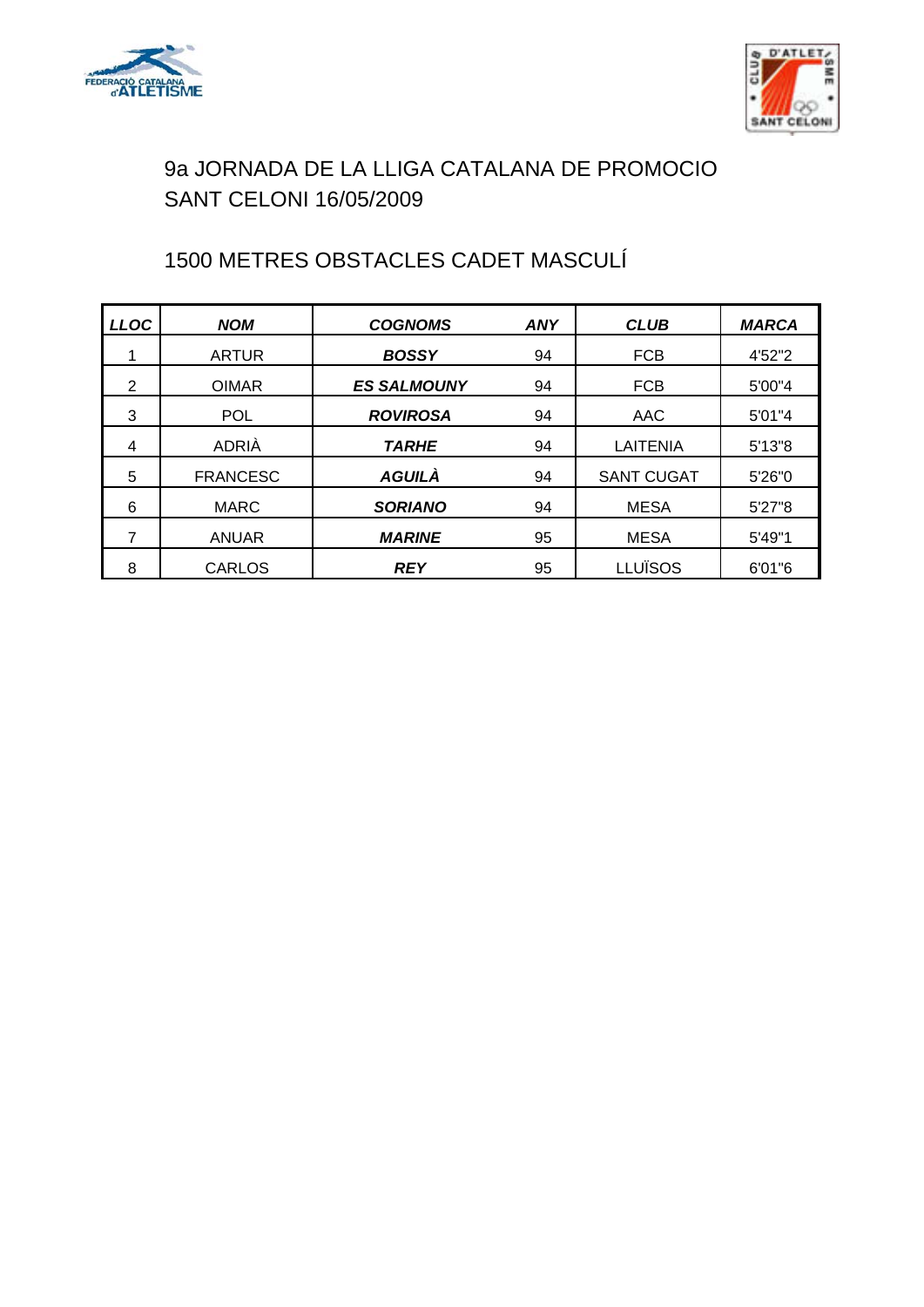



# 1000 METRES OBSTACLES INFANTIL MASCULÍ

| <b>LLOC</b> | <b>NOM</b>       | <b>COGNOMS</b> | ANY | <b>CLUB</b>        | <b>MARCA</b> |
|-------------|------------------|----------------|-----|--------------------|--------------|
|             | <b>HAMZA</b>     | <b>JOUHK</b>   | 96  | <b>APA ANEM-HI</b> | 3'28"9       |
| 2           | ADRIÀ            | <b>CALZADA</b> | 97  | <b>FCB</b>         | 3'45''2      |
| 3           | <b>ADRIÀ</b>     | <b>DIAZ</b>    | 97  | <b>MOLLET</b>      | 3'51''2      |
| 4           | <b>SERGIO</b>    | <b>MUÑOZ</b>   | 97  | <b>LLUÏSOS</b>     | 4'07"0       |
| 5           | <b>ALBERT</b>    | <b>SENA</b>    | 96  | <b>APA ANEM-HI</b> | 4'07"1       |
| 6           | <b>PAU</b>       | <b>SANCHEZ</b> | 96  | <b>APA ANEM-HI</b> | 4'38"6       |
|             | <b>ALEJANDRO</b> | <b>MUÑOZ</b>   | 97  | <b>LLUÏSOS</b>     | 4'55"9       |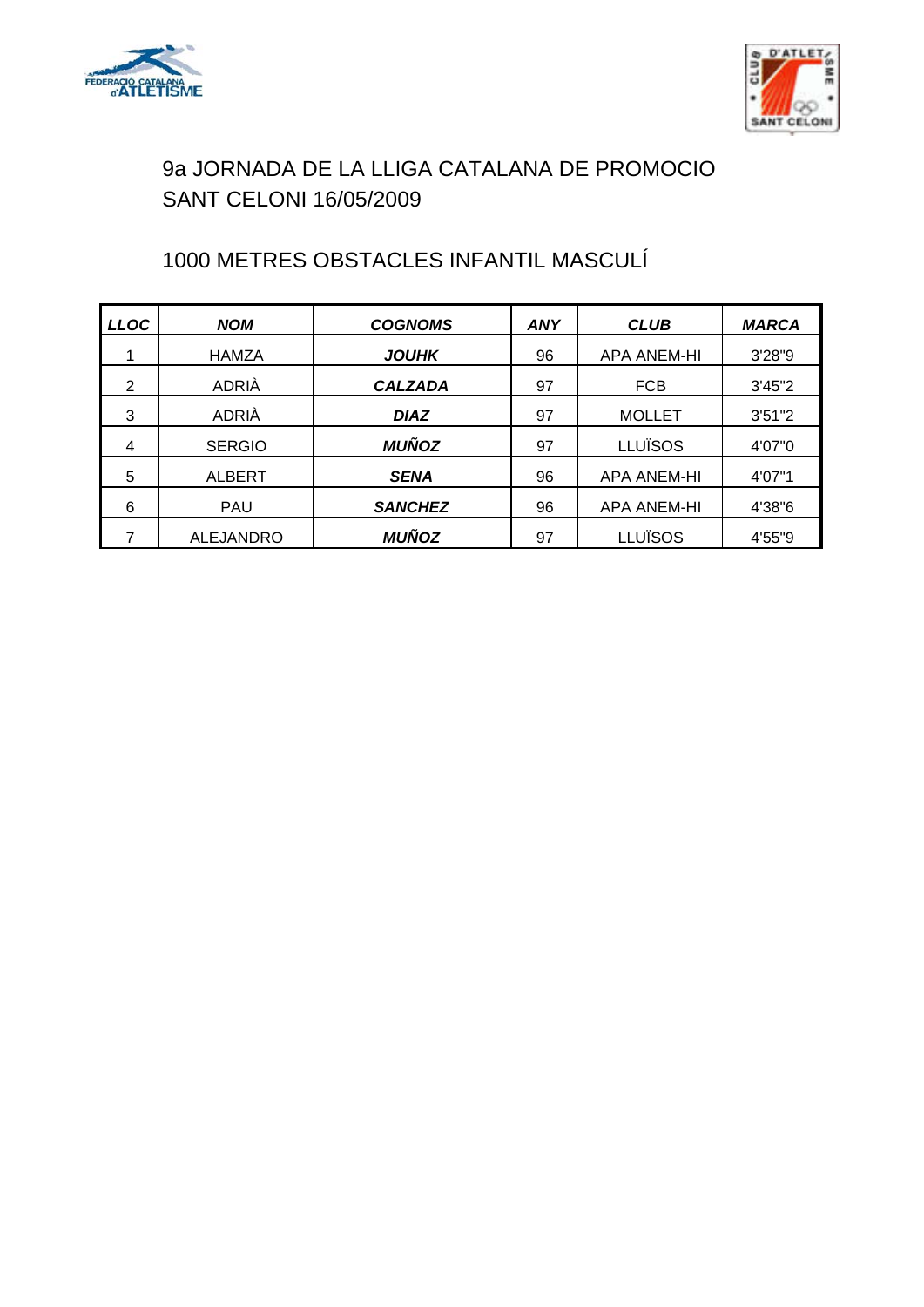



# 1000 METRES LLISOS INFANTIL FEMENI

| <b>LLOC</b>    | <b>NOM</b>      | <b>COGNOMS</b>         | <b>ANY</b> | <b>CLUB</b>        | <b>MARCA</b> |
|----------------|-----------------|------------------------|------------|--------------------|--------------|
| 1              | SARA            | <b>DORDA</b>           | 97         | LUÏSOS             | 3'35"1       |
| 2              | <b>ONA</b>      | <b>LLORDELLA</b>       | 97         | <b>OLESA</b>       | 3'38''4      |
| 3              | <b>JENABON</b>  | <i><b>DEMBAGA</b></i>  | 97         | <b>MONTORNES</b>   | 3'42''4      |
| 4              | AINA            | <b>BERENGUER</b>       | 97         | <b>SANT CELONI</b> | 3'48"0       |
| 5              | <b>OMAIMA</b>   | <b>BLAL</b>            | 97         | LUÏSOS             | 3'48''2      |
| 6              | <b>NURIA</b>    | <b>CARBONELL</b>       | 97         | <b>MONTORNES</b>   | 3'50''6      |
| $\overline{7}$ | <b>NATALIA</b>  | <b>MENDES</b>          | 97         | LUÏSOS             | 3'52"0       |
| 8              | <b>FATOMATA</b> | <b>DEMBAGA</b>         | 97         | <b>MONTORNES</b>   | 3'52''3      |
| 9              | <b>SARA</b>     | <b>MARIN</b>           | 96         | <b>MOLLET</b>      | 3'52"7       |
| 10             | <b>CELINA</b>   | <i><b>JAMCZHAH</b></i> | 97         | <b>MOLLET</b>      | 3'53''6      |
| 11             | <b>MONTSE</b>   | <b>MARISCAL</b>        | 97         | <b>MONTORNES</b>   | 4'07"3       |
| 12             | <b>MARINA</b>   | <b>GUTIERREZ</b>       | 96         | <b>MARTORELL</b>   | 4'10"3       |
| 13             | EMMA            | <b>HERNANDEZ</b>       | 97         | MARTORELL          | 4'30"1       |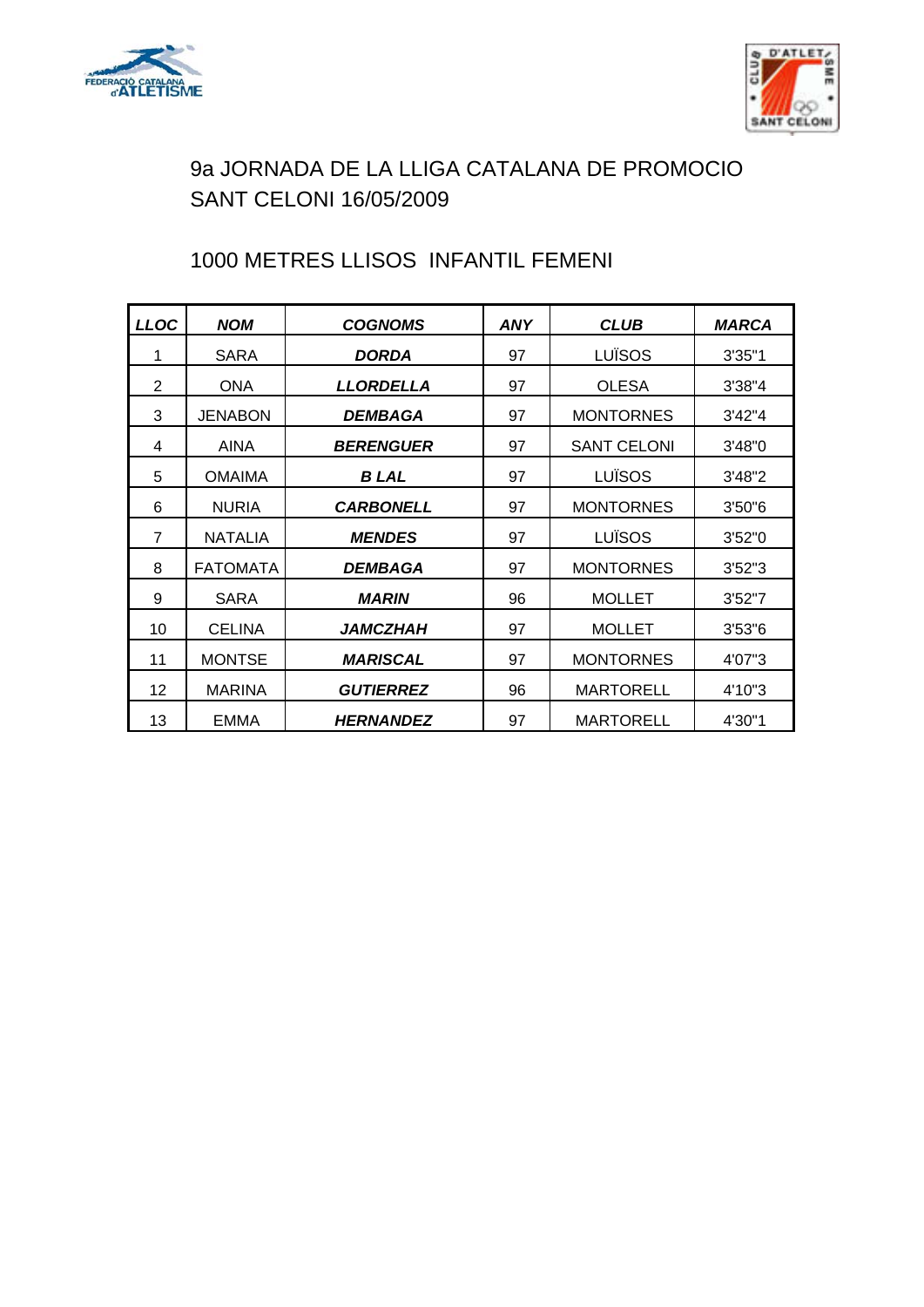



# 1000 METRES LLISOS CADET FEMENI

| <b>LLOC</b>    | <b>NOM</b>       | <b>COGNOMS</b>  | ANY | <b>CLUB</b>       | <b>MARCA</b> |
|----------------|------------------|-----------------|-----|-------------------|--------------|
|                | <b>PAULA</b>     | <b>TEUREL</b>   | 95  | <b>DAM</b>        | 3'24''8      |
| $\overline{2}$ | <b>MARTA</b>     | <b>SEGARRA</b>  | 95  | VAT               | 3'27''6      |
| 3              | <b>MARINA</b>    | <b>PEREZ</b>    | 95  | <b>PARETS</b>     | 3'35"8       |
| 4              | <b>MARIONA</b>   | <b>MARTINEZ</b> | 95  | AAC               | 3'39''3      |
| 5              | <b>JUDIT</b>     | <b>PUJOL</b>    | 94  | <b>GRANOLLERS</b> | 3'41''6      |
| 6              | <b>MERITXELL</b> | AGUT            | 95  | <b>OLESA</b>      | 3'47''6      |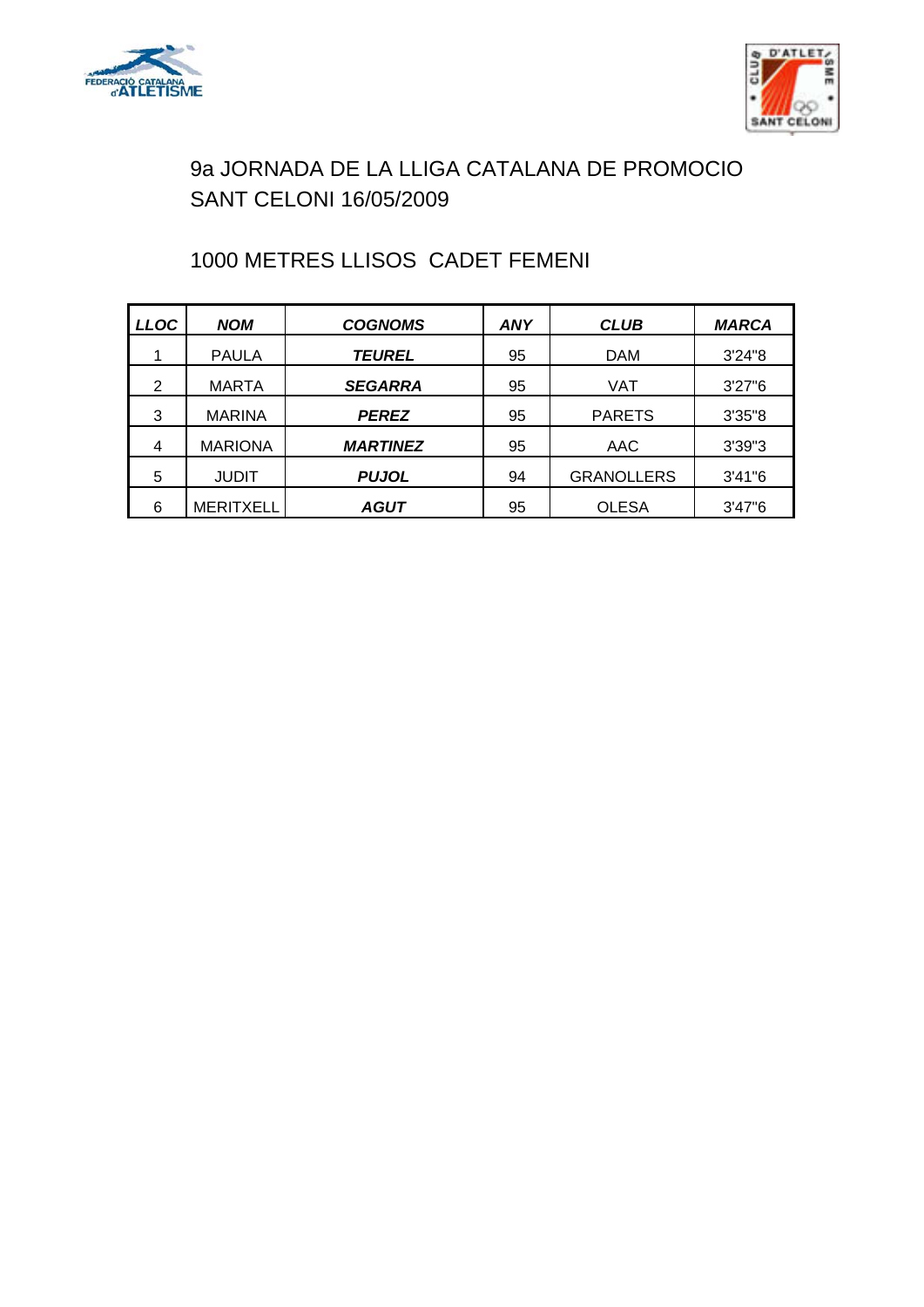



# 600 METRES LLISOS CADET MASCULI

| <b>LLOC</b>    | <b>NOM</b>       | <b>COGNOMS</b>      | <b>ANY</b> | <b>CLUB</b>        | <b>MARCA</b> |
|----------------|------------------|---------------------|------------|--------------------|--------------|
| 1              | <b>SERGI</b>     | <b>TORRES</b>       | 94         | <b>ST. CUGAT</b>   | 1'25"1       |
| 2              | <b>QUIM</b>      | <b>COTANO</b>       | 94         | TARRAGONA          | 1'26"5       |
| 3              | <b>VICTOR</b>    | <b>GARCIA</b>       | 94         | <b>LLUÏSOS</b>     | 1'27"8       |
| 4              | DANI             | <b>GARCIA</b>       | 94         | AAC                | 1'28"5       |
| 5              | <b>TUGEMI</b>    | GIL                 | 94         | <b>GRANOLLERS</b>  | 1'30"6       |
| 6              | <b>GUILLEM</b>   | <b>LEZCANO</b>      | 94         | LLUÏSOS            | 1"34"1       |
| $\overline{7}$ | <b>ALBERT</b>    | <b>LOPEZ</b>        | 95         | <b>SANT CELONI</b> | 1'37''4      |
| 8              | <b>ALEX</b>      | <b>DEL CASTILLO</b> | 95         | <b>OLESA</b>       | 1'38"9       |
| 9              | <b>ALEJANDRO</b> | <b>MARTOS</b>       | 94         | <b>MONTORNES</b>   | 1'41"1       |
| 10             | <b>ROGER</b>     | <b>GRACIAN</b>      | 94         | <b>MARTORELL</b>   | 1'44"0       |
| 11             | <b>VICTOR</b>    | <b>PELEGRIN</b>     | 94         | AAC                | 1'44"4       |
| 12             | <b>POL</b>       | <b>BAYENA</b>       | 95         | AAC                | 1'46"0       |
| 13             | <b>TONI</b>      | <b>RODRIGUEZ</b>    | 94         | <b>HOSPITALET</b>  | 1'54"0       |
| 14             | <b>ARNAU</b>     | <b>OJEDA</b>        | 95         | <b>OLESA</b>       | 1'55"2       |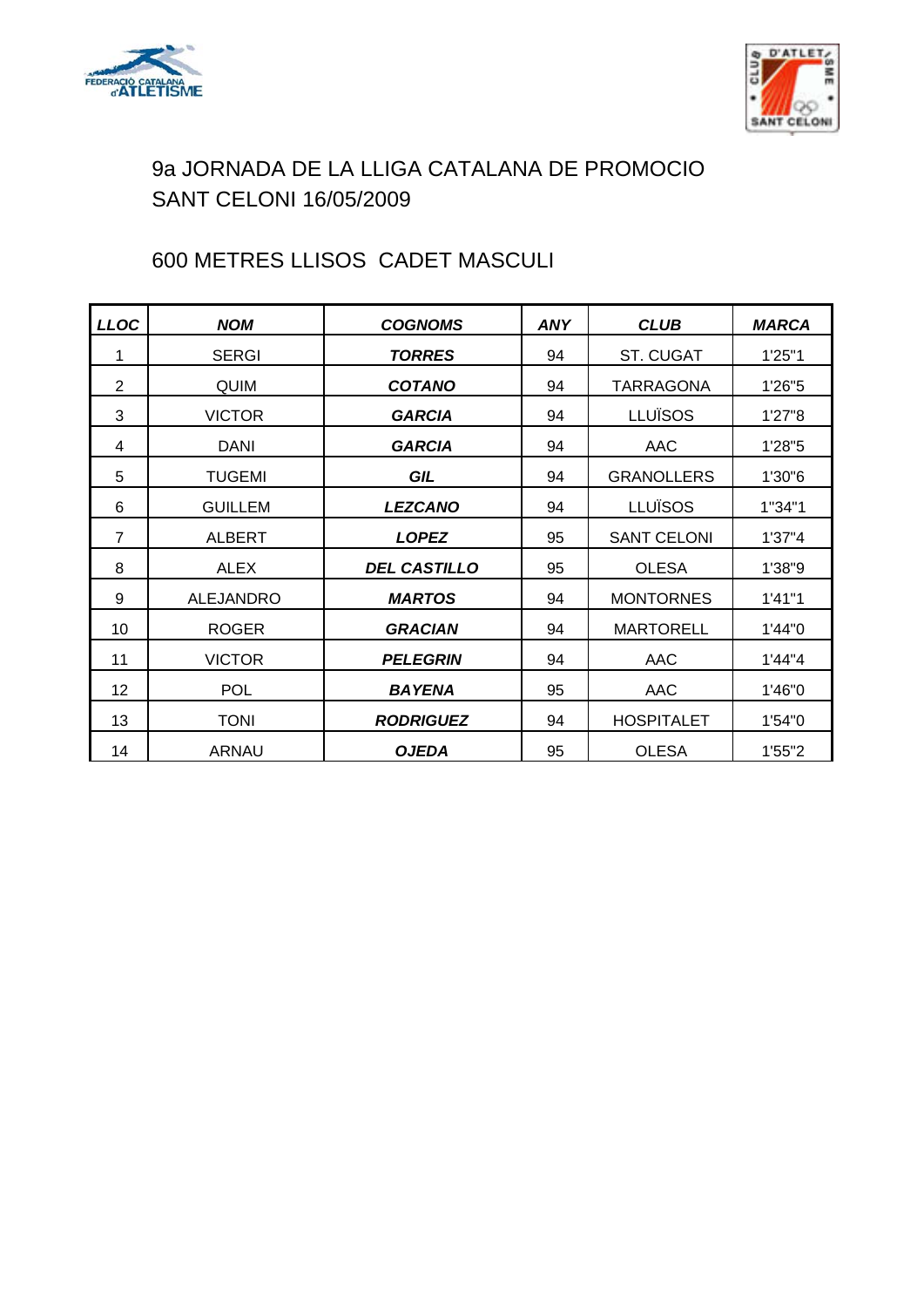



# 600 METRES LLISOS CADET FEMENI

| <b>LLOC</b> | <b>NOM</b>    | <b>COGNOMS</b>        | ANY | <b>CLUB</b>       | <b>MARCA</b> |
|-------------|---------------|-----------------------|-----|-------------------|--------------|
| 1           | FARAH         | <i><b>AHDADOU</b></i> | 94  | <b>FCB</b>        | 1'45"2       |
| 2           | <b>INES</b>   | <b>FEMÓN</b>          | 94  | <b>MONTORNES</b>  | 1'46"1       |
| 3           | ZOYA          | <b>NAUMOV</b>         | 95  | <b>MONTANYENC</b> | 1'46"4       |
| 4           | JULIA         | <b>PINTO</b>          | 95  | <b>MARTORELL</b>  | 1'50"0       |
| 5           | <b>CEILA</b>  | <b>PUIG</b>           | 95  | <b>OLESA</b>      | 1'57''6      |
| 6           | <b>MARINA</b> | <b>PEREZ</b>          | 95  | <b>PARETS</b>     | 1'59"2       |
| 7           | MARTA         | <b>SEGARRA</b>        | 95  | VAT               | 2'00"1       |
| 8           | ANA           | <b>MATO</b>           | 94  | <b>MARTORELL</b>  | 2'06"4       |
| 9           | <b>AIXA</b>   | <b>CHOUGRAMI</b>      | 95  | <b>LLUÏSOS</b>    | 2'12''9      |
| 10          | <b>SUACI</b>  | <i><b>AHMUDI</b></i>  | 95  | <b>MOLLET</b>     | 2'35"5       |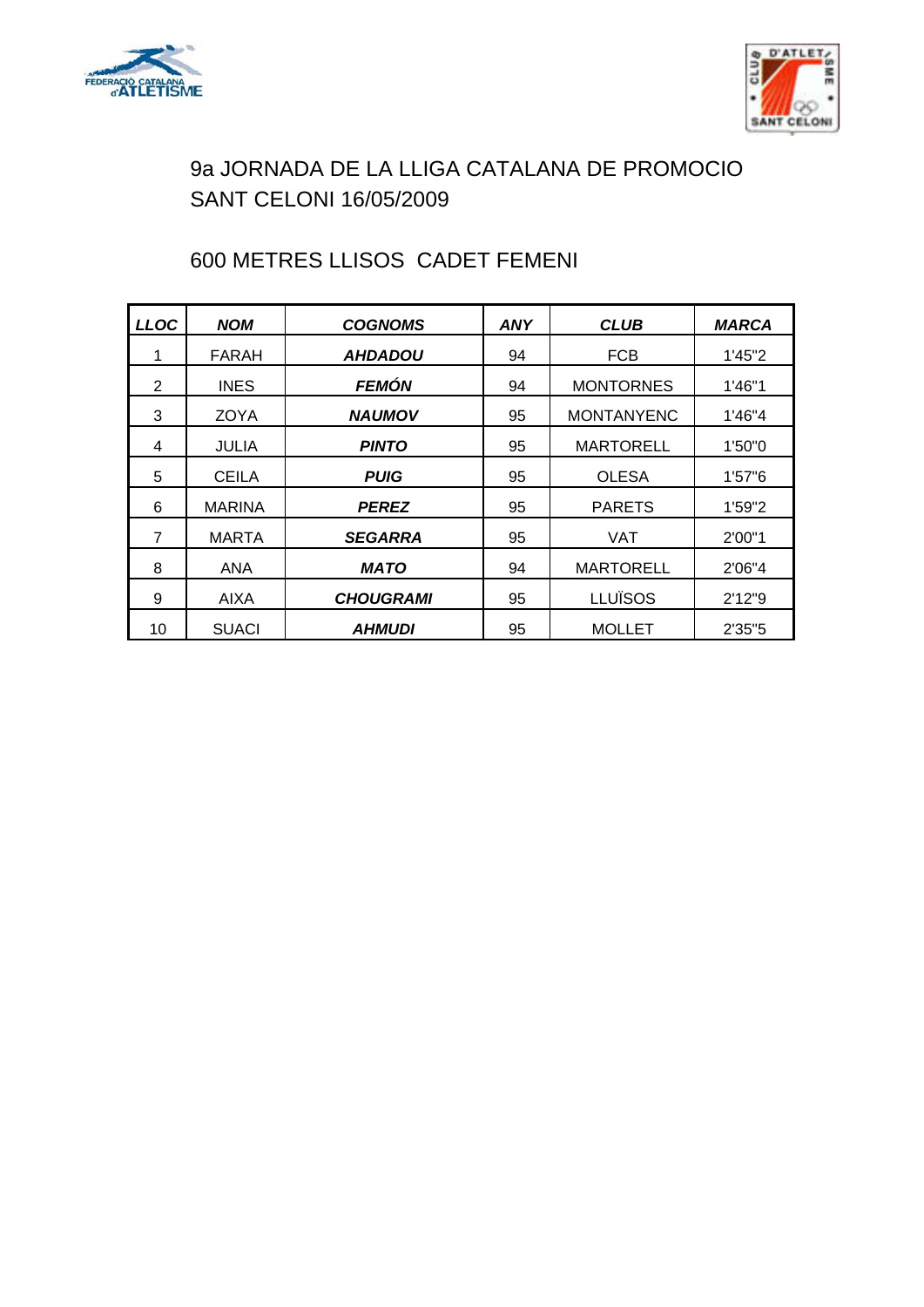



# 2000 METRES MARXA ALEVI FEMENI

| <b>LLOC</b> | <b>NOM</b>    | <b>COGNOMS</b>   | <b>ANY</b> | <b>CLUB</b>    | <b>MARCA</b> |
|-------------|---------------|------------------|------------|----------------|--------------|
|             | <b>ANA</b>    | <b>FERNANDEZ</b> | 98         | <b>LLUÏSOS</b> | 14'58"7      |
| 2           | <b>IRENE</b>  | <b>REBOREDO</b>  | 99         | LLUÏSOS        | 15'26"7      |
| 3           | <b>MONTSE</b> | <b>DE PACO</b>   | 99         | LLUÏSOS        | 15'31"4      |
| 4           | <b>NICOLE</b> | <b>CONDE</b>     | 98         | <b>MOLLET</b>  | 15'35"6      |
| 5           | <b>ALICIA</b> | <b>CABEZUELO</b> | 98         | <b>MOLLET</b>  | 15'46"7      |
| 6           | <b>AMANDA</b> | <b>COLL</b>      | 98         | <b>MOLLET</b>  | 15'52"1      |
|             | <b>CARLA</b>  | <b>AROCA</b>     | 98         | <b>MOLLET</b>  | DESC.        |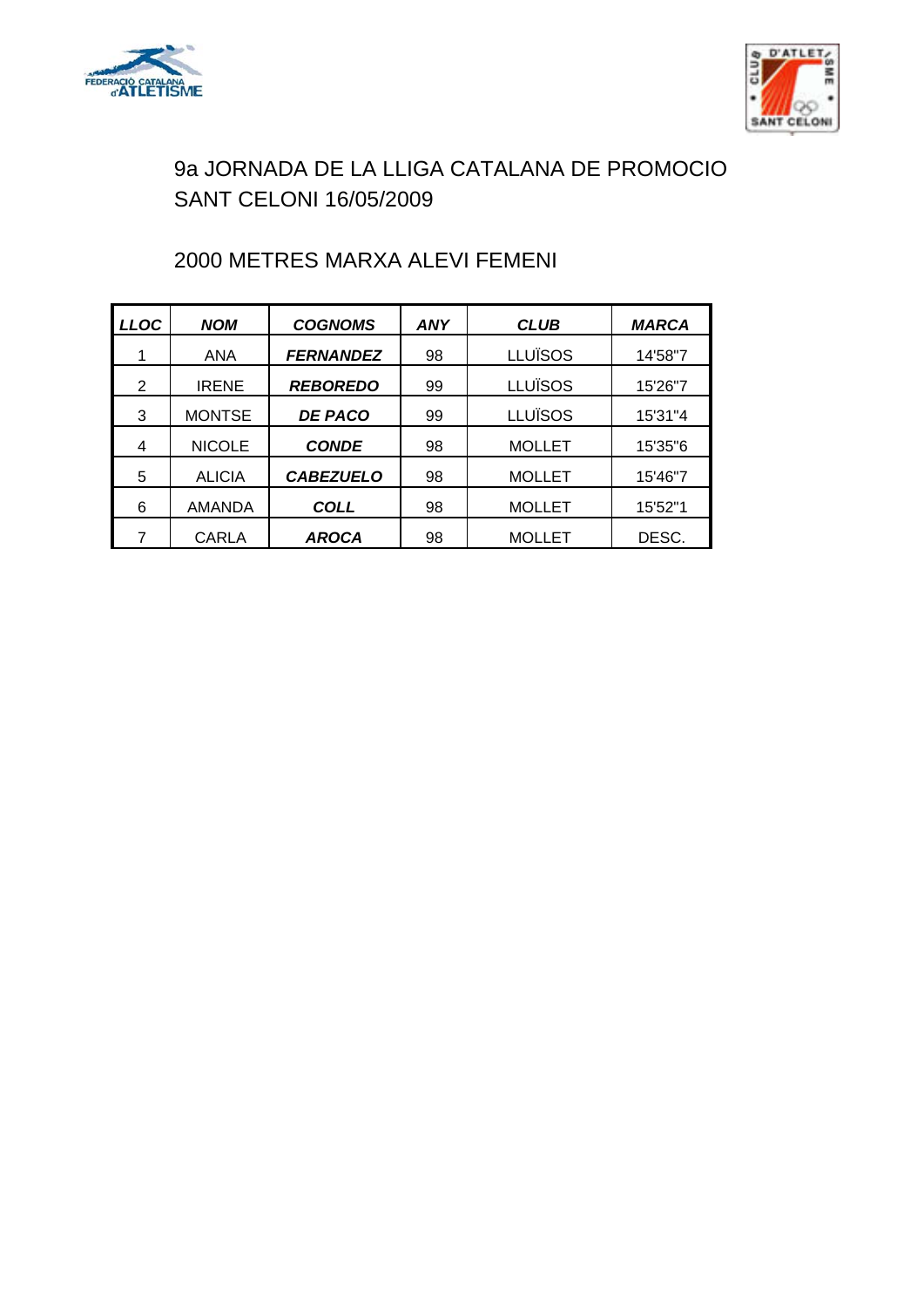



# 2000 METRES MARXA ALEVI MASCULI

| <b>LLOC</b> | <b>NOM</b>    | <b>COGNOMS</b>      | ANY | <b>CLUB</b>    | <b>MARCA</b> |
|-------------|---------------|---------------------|-----|----------------|--------------|
|             | <b>DAVID</b>  | <b>MARTIN</b>       | 99  | ST. CELONI     | 13'15"1      |
| 2           | <b>MARC</b>   | <b>ESPINOSA</b>     | 99  | ST. CELONI     | 13'50"3      |
| 3           | <b>NIKI</b>   | <b>DEL CASTILLO</b> | 99  | <b>OLESA</b>   | 14'03"8      |
| 4           | <b>CARLES</b> | <b>FERNANDEZ</b>    | 98  | <b>LLUÏSOS</b> | 14'32"7      |
| 5           | <b>OSCAR</b>  | <b>CAMBRA</b>       | 98  | <b>MOLLET</b>  | 15'57"6      |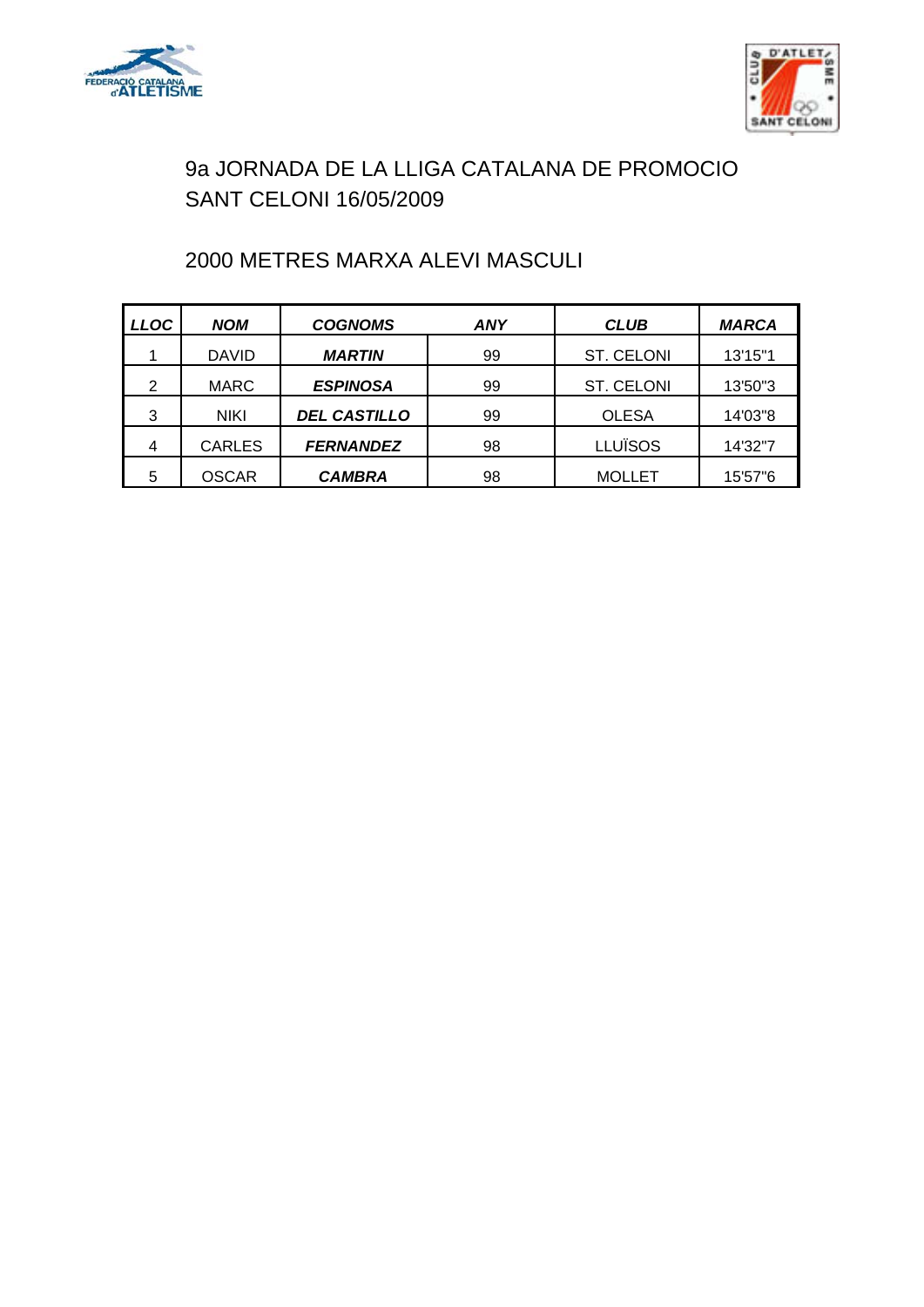



# 400 METRES LISOS JUVENIL MASCULI

| <b>LLOC</b>    | <b>NOM</b>   | <b>COGNOMS</b>   | ANY | <b>CLUB</b> | <b>MARCA</b> |
|----------------|--------------|------------------|-----|-------------|--------------|
|                | ADRIÀ        | <b>QUESADA</b>   | 92  | ST. CELONI  | 51'8"        |
| $\overline{2}$ | <b>ARNAU</b> | <b>FERNÁNDEZ</b> | 93  | ST. CELONI  | 55'1"        |
| 3              | <b>MARTI</b> | <b>ARCHS</b>     | 93  | ST. CELONI  | 59'3"        |
| 4              | <b>BLAI</b>  | PINEDA           | 93  | ST. CELONI  | 1'00"        |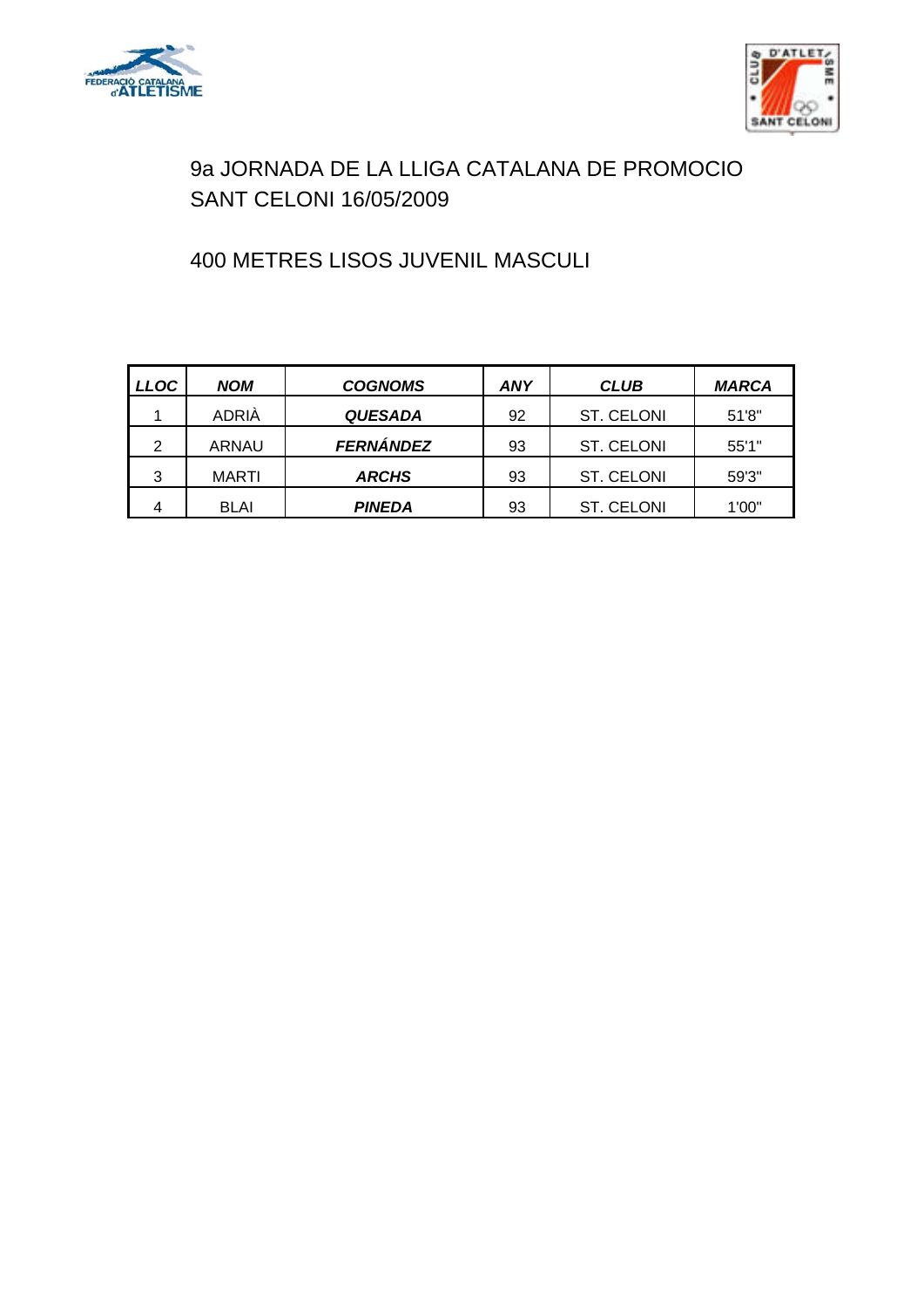



# 3000 METRES LLISOS INFANTIL MASCULI

| <b>LLOC</b> | <b>NOM</b>    | <b>COGNOMS</b> | <b>ANY</b> | <b>CLUB</b>        | <b>MARCA</b> |
|-------------|---------------|----------------|------------|--------------------|--------------|
| 1           | YELI          | <b>SARNA</b>   | 97         | JAM                | 10'43"       |
| 2           | <b>JOEL</b>   | <b>TORRES</b>  | 97         | <b>MARTORELL</b>   | 11'16"6      |
| 3           | <b>FERRAN</b> | <b>MORE</b>    | 96         | <b>APA ANEM-HI</b> | 11'43"6      |
| 4           | <b>BERNAT</b> | <b>AZRONA</b>  | 97         | TARREGA            | 12'03"4      |
| 5           | <b>ADRIAN</b> | <b>DIAZ</b>    | 97         | <b>MOLLET</b>      | 12'16"0      |
| 6           | <b>VICTOR</b> | <b>LOPEZ</b>   | 97         | <b>CORNELLÀ</b>    | 12'48"5      |
| 7           | <b>ROC</b>    | <b>ARIAS</b>   | 97         | <b>APA ANEM-HI</b> | 13'17"8      |
| 8           | <b>ALBERT</b> | <b>SERRA</b>   | 96         | <b>APA ANEM-HI</b> | 13'38"0      |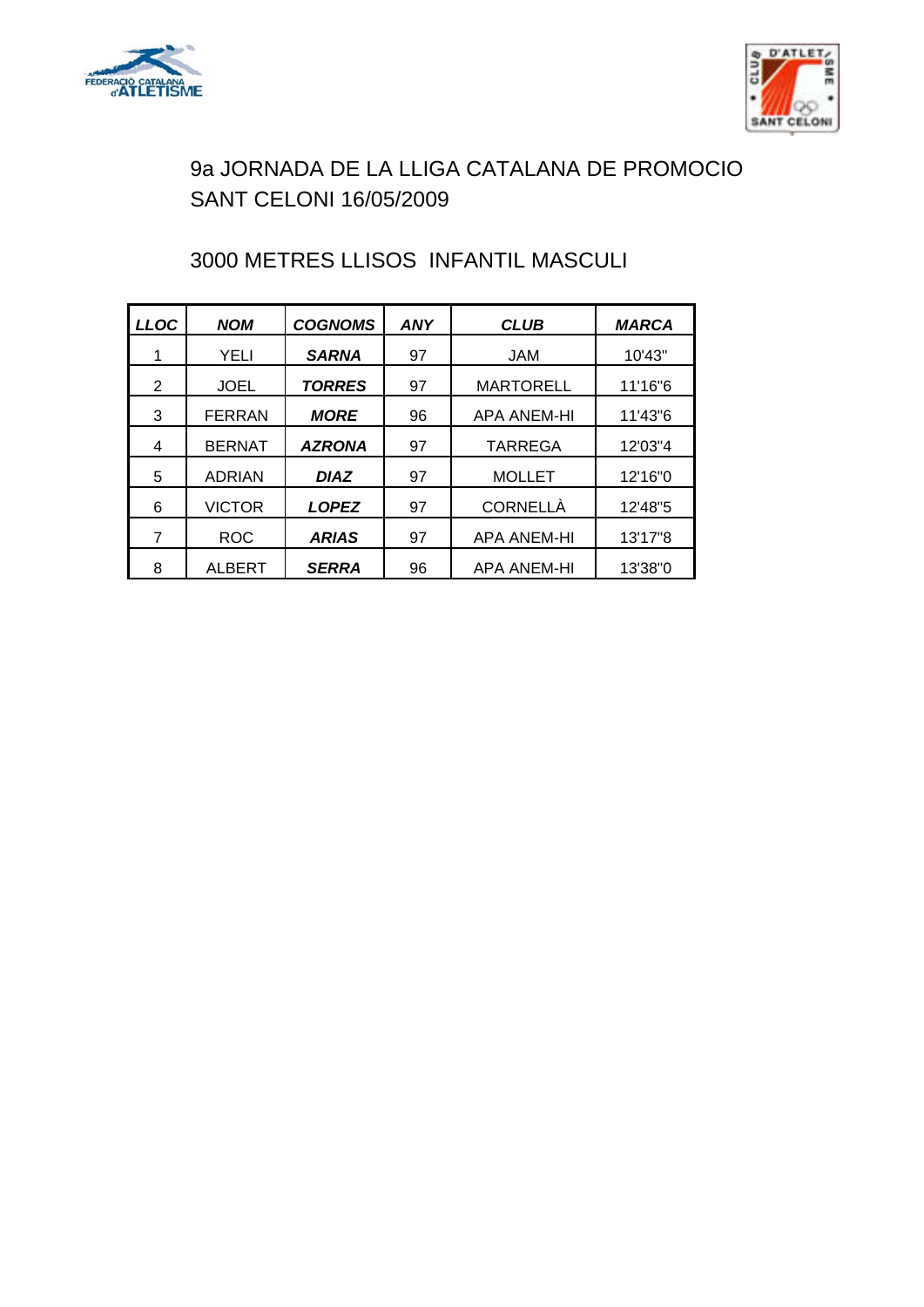



# 3000 METRES LLISOS INFANTIL FEMENI

| <b>LLOC</b>    | <b>NOM</b>     | <b>COGNOMS</b>           | <b>ANY</b> | <b>CLUB</b>       | <b>MARCA</b> |
|----------------|----------------|--------------------------|------------|-------------------|--------------|
| 1              | <b>ANNA</b>    | <b>GARCIA ROVIRA</b>     | 97         | AAC               | 12'23"3      |
| 2              | <b>MARTA</b>   | <b>RIQUELME</b>          | 97         | <b>GAVA</b>       | 12'38"7      |
| 3              | <b>SONIA</b>   | GUERRA EGEA              | 97         | <b>UAR</b>        | 12'47"7      |
| 4              | <b>BERTA</b>   | <b>SAGUES</b>            | 97         | <b>MARTORELL</b>  | 13'01"       |
| 5              | <b>IRENE</b>   | <b>VILA</b>              | 97         | <b>GAVA</b>       | 13'04"1      |
| 6              | MAR            | <b>GARGALLO</b>          | 96         | <b>MARTORELL</b>  | 13'06"       |
| $\overline{7}$ | <b>CELINA</b>  | <b>JANCZAR</b>           | 97         | <b>MOLLET</b>     | 13'06"       |
| 8              | <b>SOFIA</b>   | <b>PINEDA</b>            | 97         | <b>CANOVELLES</b> | 13'54"6      |
| 9              | <b>MATILDA</b> | <b>PINTO</b>             | 97         | <b>MARTORELL</b>  | 13'57"2      |
| 10             | ANNA           | <b>SAMPIETRO</b>         | 96         | GAVA              | 13'59"7      |
| 11             | <b>ELENA</b>   | <b><i>VILLANUEVA</i></b> | 96         | <b>GAVA</b>       | 14'11"4      |
| 12             | <b>SARA</b>    | <b>MARIN</b>             | 96         | <b>MOLLET</b>     | 15'03        |
| 13             | <b>IRIS</b>    | <b>QUIROS</b>            | 96         | <b>PARETS</b>     | 15'20"6      |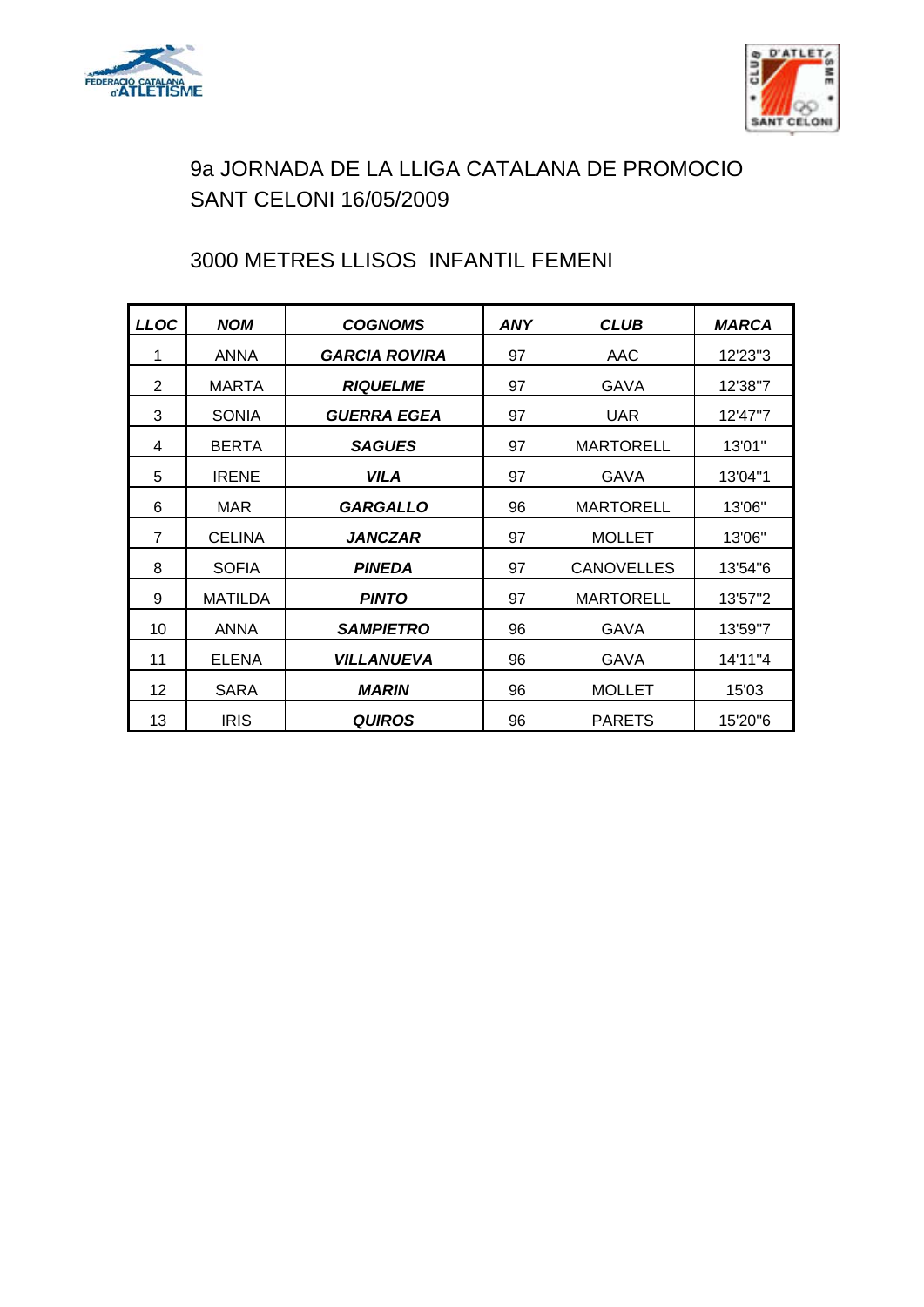



#### 60 METRES LLISOS ALEVI MASCULI

1a sèrie

| LLOC           | <b>NOM</b>    | <b>COGNOMS</b>   | ANY | <b>CLUB</b>        | <b>MARCA</b> |
|----------------|---------------|------------------|-----|--------------------|--------------|
|                | AXEL          | <b>TORRENTS</b>  | 99  | <b>MARTORELL</b>   | 9"2          |
| $\overline{2}$ | PAU           | <b>HERAS</b>     | 98  | <b>MONTANYENC</b>  | 9"2          |
| 3              | ARNAU         | <b>PRAT</b>      | 99  | <b>APA ANEM-HI</b> | 10"1         |
| 4              | <b>ADRIAN</b> | <b>TORMOS</b>    | 98  | <b>PARETS</b>      | 10"5         |
| 5              | <b>DANIEL</b> | <b>FERNANDEZ</b> | 99  | <b>MONTORNES</b>   | 10"6         |
| 6              | DANIEL        | <b>MOYANO</b>    | 98  | MOLLET             | 11"1         |

2a sèrie

| LLOC           | <b>NOM</b>   | <b>COGNOMS</b>    | ANY | <b>CLUB</b>        | <b>MARCA</b> |
|----------------|--------------|-------------------|-----|--------------------|--------------|
| 1              | <b>MARC</b>  | <b>SALVATELLA</b> | 99  | <b>MONTANYENC</b>  | 9"1          |
| $\overline{2}$ | <b>LLUIS</b> | <b>CASANOVA</b>   | 98  | <b>MARTORELL</b>   | 9"3          |
| 3              | <b>DIDAC</b> | <b>JIMENEZ</b>    | 99  | <b>SANT CELONI</b> | 9"8          |
| 4              | <b>ENRIC</b> | MORÉ              | 99  | <b>APA ANEM-HI</b> | 10"5         |
| 5              | <b>OSCAR</b> | <b>CAMBRA</b>     | 98  | <b>MOLLET</b>      | 10"9         |
| 6              | <b>INCAS</b> | <b>GARRIDO</b>    | 99  | <b>MONTORNES</b>   | 11"7         |

3a sèrie

| LLOC           | <b>NOM</b>    | <b>COGNOMS</b>      | ANY | <b>CLUB</b>        | <b>MARCA</b> |
|----------------|---------------|---------------------|-----|--------------------|--------------|
|                | <b>ROGER</b>  | <b>SOBIRON</b>      | 98  | <b>PARETS</b>      | 9"0          |
| $\overline{2}$ | <b>HECTOR</b> | <b>FREIJO</b>       | 98  | <b>MARTORELL</b>   | 9"8          |
| 3              | <b>ARTUR</b>  | <b>OVACH</b>        | 99  | <b>SANT CELONI</b> | 10"0         |
| 4              | DANIEL        | <b>GAMEZ</b>        | 99  | <b>MONTORNES</b>   | 10"2         |
| 5              | <b>NIKI</b>   | <b>DEL CASTILLO</b> | 99  | <b>OLESA</b>       | 10"8         |
| 6              | <b>JOSE</b>   | GÓMEZ               | 99  | <b>LLUÏSOS</b>     | 10"9         |

#### 4a sèrie

| LLOC           | <b>NOM</b>     | <b>COGNOMS</b>    | ANY | <b>CLUB</b>         | <b>MARCA</b> |
|----------------|----------------|-------------------|-----|---------------------|--------------|
|                | <b>JOAN</b>    | <b>MARTINEZ</b>   | 99  | <b>NOU BARRIS</b>   | 8"7          |
| $\overline{2}$ | CARLES         | <b>FERNANDEZ</b>  | 98  | LLUÏSOS             | 9"3          |
| 3              | <b>MOHAMED</b> | <b>EL AMRAAMI</b> | 98  | <b>APA ANEM-HI</b>  | 10"0         |
| 4              | <b>IVAN</b>    | <b>ABELLA</b>     | 99  | <b>BARBERÀ</b>      | 10"1         |
| 5              | <b>ANDI</b>    | <b>LEWIS</b>      | 99  | <b>PALAUTORDERA</b> | 10"2         |
| 6              | POL            | <b>VIARNES</b>    | 98  | <b>SANT CELONI</b>  | 10"6         |

#### 5a sèrie

| LLOC           | <b>NOM</b>    | <b>COGNOMS</b> | ANY | <b>CLUB</b>       | <b>MARCA</b> |
|----------------|---------------|----------------|-----|-------------------|--------------|
|                | <b>RAMÓN</b>  | <b>ADALIA</b>  | 98  | <b>MONTANYENC</b> | 8''8         |
| $\overline{2}$ | <b>MARC</b>   | <b>OLMOS</b>   | 99  | <b>MONTANYENC</b> | 9"2          |
| 3              | MARTÍ         | <b>GRAU</b>    | 99  | <b>LLUÏSOS</b>    | 9"5          |
| $\overline{4}$ | <b>VICTOR</b> | COLL           | 98  | <b>BADALONA</b>   | 9"7          |
| 5              | XAVI          | <b>BLAU</b>    | 98  | <b>BARBERA</b>    | 9"9          |
| 6              | ANDREU        | <b>PACHECO</b> | 99  | PALAUTORDERA      | 10"1         |

#### 6ª sèrie

| LLOC           | <b>NOM</b>     | <b>COGNOMS</b>   | ANY | <b>CLUB</b>         | <b>MARCA</b> |
|----------------|----------------|------------------|-----|---------------------|--------------|
|                | <b>MARC</b>    | <b>ALBIAC</b>    | 99  | <b>BARBERÀ</b>      | 9"5          |
| $\overline{2}$ | <b>SIMÓN</b>   | LÓZANO           | 99  | <b>BARBERÀ</b>      | 9"8          |
| 3              | <b>VICTOR</b>  | <b>PÉREZ</b>     | 98  | <b>GRANOLLERS</b>   | 10"2         |
| 4              | <b>GUILLEM</b> | COCA             | 99  | <b>PALAUTORDERA</b> | 10"5         |
| 5              | <b>GABRIEL</b> | <b>BALLESTER</b> | 99  | <b>MONTANYENC</b>   | 10"8         |
| 6              | <b>LLUIS</b>   | <b>AGULLÓ</b>    | 98  | <b>ISS</b>          | 11"1         |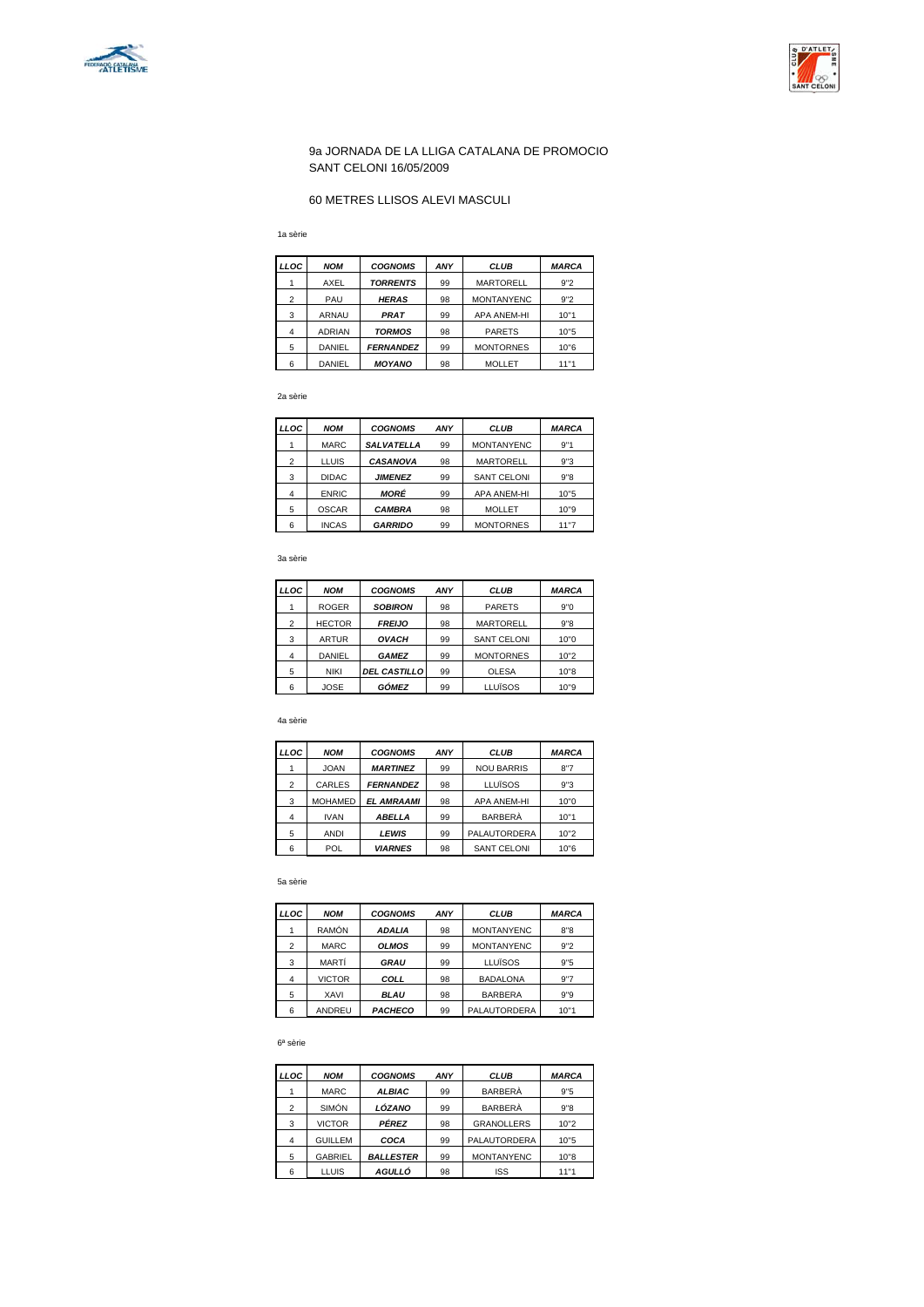



### 60 METRES LLISOS ALEVI FEMENI

1a sèrie

| <b>LLOC</b> | <b>NOM</b>    | <b>COGNOMS</b>  | ANY | <b>CLUB</b>    | <b>MARCA</b> |
|-------------|---------------|-----------------|-----|----------------|--------------|
|             | <b>JULIA</b>  | <b>QUINTANA</b> | 98  | <b>PARETS</b>  | 8"7          |
| 2           | <b>IRENE</b>  | <b>REBOREDO</b> | 99  | LLUÏUSOS       | 8"9          |
| 3           | <b>JULIA</b>  | <b>FOLGUERA</b> | 98  | <b>FCB</b>     | 9"3          |
| 4           | ANGELA        | <b>MORA</b>     | 99  | <b>OLESA</b>   | 10"0         |
| 5           | <b>AMANDA</b> | COLL            | 98  | <b>MOLLET</b>  | 10"4         |
| 6           | <b>AINOA</b>  | <b>CRUEL</b>    | 99  | <b>BARBERÀ</b> | 10"8         |

2a sèrie

| LLOC | <b>NOM</b>    | <b>COGNOMS</b>      | ANY | <b>CLUB</b>    | <b>MARCA</b> |
|------|---------------|---------------------|-----|----------------|--------------|
|      | LAURA         | <b>COR DE ROURE</b> | 98  | <b>OLESA</b>   | 9"7          |
| 2    | <b>PAULA</b>  | <b>QUILES</b>       | 98  | <b>PARETS</b>  | 9"9          |
| 3    | <b>NICOLE</b> | <b>CONDE</b>        | 98  | <b>MOLLET</b>  | 10"1         |
| 4    | <b>ANA</b>    | <b>FERNANDEZ</b>    | 98  | LLUÏSOS        | 10"3         |
| 5    | <b>IRENE</b>  | <b>MARTINEZ</b>     | 99  | <b>MOLLET</b>  | 10"6         |
| 6    | VITALIA       | <b>PAULOVA</b>      | 98  | <b>BARBERA</b> | 10"8         |

3a sèrie

| LLOC | <b>NOM</b>       | <b>COGNOMS</b>     | ANY | <b>CLUB</b>       | <b>MARCA</b> |
|------|------------------|--------------------|-----|-------------------|--------------|
|      | <b>MARTINA</b>   | <b>BALLESTEROS</b> | 99  | LAITENIA          | 8"9          |
| 2    | <b>RUTH</b>      | <b>CESAR</b>       | 98  | <b>MUNTANYENC</b> | 9"1          |
| 3    | <b>MERITXELL</b> | <b>HIDALGO</b>     | 98  | <b>PARETS</b>     | 10"1         |
| 4    | <b>ALICIA</b>    | <b>CABEZUELO</b>   | 98  | <b>MOLLET</b>     | 10"7         |
| 5    | <b>MONTSE</b>    | <b>DE PACO</b>     | 99  | LLUÏSOS           | 11"3         |
| 6    | <b>ALICIA</b>    | POU                | 99  | <b>BARBERÀ</b>    | 11"6         |

4a sèrie

| <b>LLOC</b> | <b>NOM</b>    | <b>COGNOMS</b>     | ANY | CLUB              | <b>MARCA</b> |
|-------------|---------------|--------------------|-----|-------------------|--------------|
|             | <b>ESTER</b>  | <b>JUAREZ</b>      | 98  | <b>GRANOLLERS</b> | 9"0          |
| 2           | <b>SONIA</b>  | <b>UTRERA</b>      | 98  | <b>VAT</b>        | 9"6          |
| 3           | <b>LUCIA</b>  | <b>CHARBOMMIER</b> | 99  | <b>MUNTANYENC</b> | 10"0         |
| 4           | <b>MARINA</b> | <b>GEA</b>         | 99  | <b>BARBERÀ</b>    | 10"2         |
| 5           | <b>GEMMA</b>  | <b>IGLESIAS</b>    | 99  | <b>PARETS</b>     | 10"4         |
| 6           | CARLA         | ANCA               | 98  | <b>MOLLET</b>     | 11"1         |

#### 5a sèrie

| <b>LLOC</b> | <b>NOM</b>   | <b>COGNOMS</b>  | ANY | <b>CLUB</b>         | <b>MARCA</b> |
|-------------|--------------|-----------------|-----|---------------------|--------------|
|             | <b>FANTA</b> | <b>CISSÉ</b>    | 99  | PALAUTORDERA        | 9"0          |
| 2           | LAIA         | <b>GONZALEZ</b> | 98  | <b>MUNTANYENC</b>   | 9"1          |
| 3           | <b>NÚRIA</b> | IBAÑEZ          | 98  | <b>UNIVERSITARI</b> | 9''2         |
| 4           | <b>MARTA</b> | <b>PEREZ</b>    | 99  | JAS                 | 11"7         |
| 5           | LAURA        | <b>PEREZ</b>    | 98  | <b>MONTORNES</b>    | 12"4         |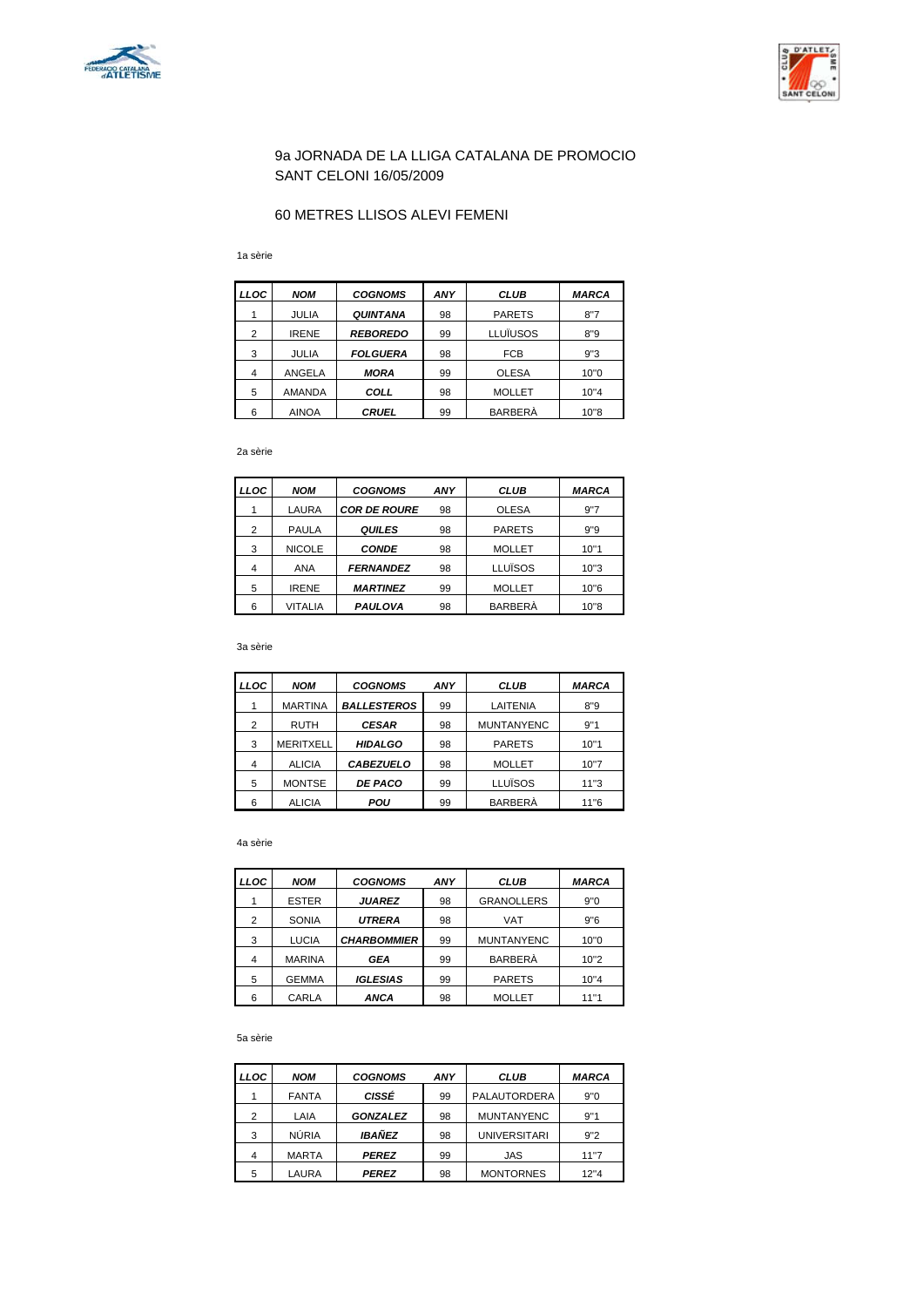



# 600 METRES LLISOS ALEVI MASCULI

## 1A SERIE

| LLOC | <b>NOM</b>     | <b>COGNOMS</b>   | ANY | <b>CLUB</b>       | MARCA   |
|------|----------------|------------------|-----|-------------------|---------|
| 1    | <b>JOAN</b>    | <b>RIERA</b>     | 98  | <b>MONTORNES</b>  | 1'52"6  |
| 2    | <b>ROGER</b>   | <b>SOBIRON</b>   | 98  | <b>PARETS</b>     | 1'56"7  |
| 3    | <b>MARC</b>    | <b>OLMOS</b>     | 99  | <b>SANT CUGAT</b> | 1'57''3 |
| 4    | <b>MOHAMED</b> | <b>EL AMRANI</b> | 98  | APA ANEM-HI       | 1'57"6  |
| 5    | <b>RAMON</b>   | ADALIA           | 98  | <b>SANT CUGAT</b> | 1'58"9  |
| 6    | <b>SIMON</b>   | <b>LAZARO</b>    | 99  | <b>BARBERA</b>    | 2'00"6  |
| 7    | <b>LLUIS</b>   | <b>CASANOVA</b>  | 98  | <b>MARTORELL</b>  | 2'04"0  |
| 8    | <b>HECTOR</b>  | <b>FEIJOO</b>    | 98  | <b>MARTORELL</b>  | 2'06"0  |
| 9    | ARNAU          | PRAT             | 99  | APA ANEM-HI       | 2'07"1  |
| 10   | AXEL           | TORRENTS         | 99  | <b>MARTORELL</b>  | 2'12''3 |
| 11   | <b>MARC</b>    | <b>ALBIAC</b>    | 99  | <b>BARBERA</b>    | 2'18"4  |
| 12   | <b>CARLES</b>  | <b>FERNANDEZ</b> | 98  | LLUISOS           | 2'20"3  |
| 13   | <b>GABRIEL</b> | <b>BALLESTER</b> | 99  | <b>SANT CUGAT</b> | 2'22"7  |

### 2A SERIE

| <b>LLOC</b>    | <b>NOM</b>     | <b>COGNOMS</b>        | <b>ANY</b> | <b>CLUB</b>        | <b>MARCA</b> |
|----------------|----------------|-----------------------|------------|--------------------|--------------|
| 1              | <b>DIDAC</b>   | <b>JIMENEZ</b>        | 99         | <b>SANT CELONI</b> | 2'06"8       |
| $\overline{2}$ | <b>VICTOR</b>  | <b>PEREZ</b>          | 98         | <b>GRANOLLERS</b>  | 2'12"0       |
| 3              | <b>MARC</b>    | <b>SALVATELLA</b>     | 99         | <b>SANT CUGAT</b>  | 2'12''7      |
| 4              | POL            | <b><i>VIARNES</i></b> | 98         | <b>SANT CELONI</b> | 2'15''2      |
| 5              | ADRIAN         | <b>TORMOS</b>         | 98         | <b>PARETS</b>      | 2'15''5      |
| 6              | <b>GUILLEM</b> | COCA                  | 99         | PALAUTORDERA       | 2'17''4      |
| 7              | <b>MARC</b>    | <b>ESPINOSA</b>       | 99         | <b>SANT CELONI</b> | 2'18''4      |
| 8              | <b>XAVIER</b>  | <i><b>BAU</b></i>     | 98         | <b>BARBERA</b>     | 2'18"6       |
| 9              | <b>IVAN</b>    | ABELLA                | 99         | <b>BARBERA</b>     | 2'19"9       |
| 10             | <b>ARTUR</b>   | <b>OBACH</b>          | 99         | <b>SANT CELONI</b> | 2'20"2       |
| 11             | DANIEL         | <b>FERNANDEZ</b>      | 99         | <b>MONTORNES</b>   | 2'23''1      |
| 12             | <b>NIKI</b>    | <b>DEL CASTILLO</b>   | 99         | <b>OLESA</b>       | 2'23''1      |
| 13             | DANIEL         | <b>MOYANO</b>         | 98         | <b>MOLLET</b>      | 2'34"3       |
| 14             | DANIEL         | <b>GOMEZ</b>          | 99         | <b>MONTORNES</b>   | 2'37''1      |
| 15             | <b>LLUIS</b>   | AGULLÓ                | 98         | <b>ISS</b>         | 2'37"8       |
| 16             | <b>OSCAR</b>   | <b>CAMBRA</b>         | 98         | <b>MOLLET</b>      | 2'42''3      |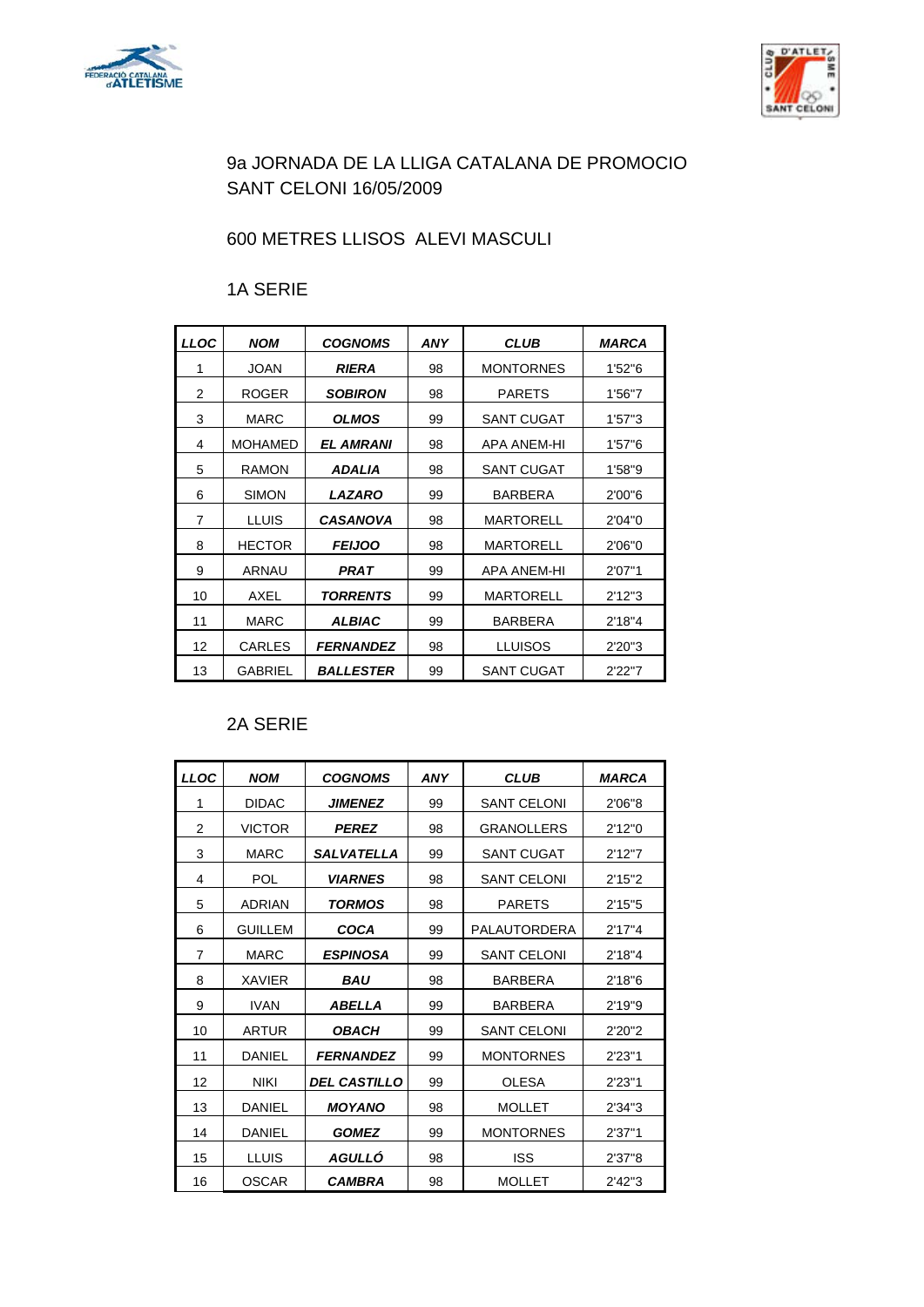



# 600 METRES LLISOS ALEVI FEMENI

## 1A SERIE

| LLOC           | <b>NOM</b>       | <b>COGNOMS</b>     | <b>ANY</b> | <b>CLUB</b>         | <b>MARCA</b> |
|----------------|------------------|--------------------|------------|---------------------|--------------|
| 1              | LAIA             | <b>GONZALEZ</b>    | 98         | <b>MUNTANYENC</b>   | 1'55"8       |
| $\overline{2}$ | JULIA            | <b>QUINTANA</b>    | 98         | <b>PARETS</b>       | 1'58"4       |
| 3              | <b>SONIA</b>     | UTRERA             | 98         | <b>TERRASSA VAT</b> | 1'58"9       |
| 4              | <b>JULIA</b>     | <b>FALGUERA</b>    | 98         | <b>FCB</b>          | 1'59"3       |
| 5              | <b>NÚRIA</b>     | <b>IBAÑEZ</b>      | 98         | <b>UNIVERSITARI</b> | 1'59"6       |
| 6              | ANGELA           | <b>MORO</b>        | 99         | <b>OLESA</b>        | 2'00"6       |
| 7              | <b>PAULA</b>     | <b>QUILES</b>      | 98         | <b>PARETS</b>       | 2'17"5       |
| 8              | <b>MERITXELL</b> | <b>HIDALGO</b>     | 98         | <b>PARETS</b>       | 2'20"5       |
| 9              | <b>LAURA</b>     | <b>CORDARROURA</b> | 98         | <b>OLESA</b>        | 2'24"7       |
| 10             | <b>VITALIA</b>   | <b>PAULORA</b>     | 98         | <b>BARBERÀ</b>      | 2'29"2       |
| 11             | <b>MONTSE</b>    | <b>DE PACO</b>     | 99         | <b>LLUÏSOS</b>      | 2'41"2       |

## 2A SERIE

| <b>LLOC</b>    | <b>NOM</b>    | <b>COGNOMS</b>   | <b>ANY</b> | <b>CLUB</b>         | <b>MARCA</b> |
|----------------|---------------|------------------|------------|---------------------|--------------|
| 1              | <b>FANTA</b>  | <b>CISSÉ</b>     | 99         | <b>PALAUTORDERA</b> | 2'11''7      |
| 2              | <b>ESTHER</b> | <b>JUAREZ</b>    | 98         | <b>GRANOLLERS</b>   | 2'12"5       |
| 3              | <b>IRENE</b>  | <b>REBOREDO</b>  | 99         | <b>LLUÏSOS</b>      | 2'14"        |
| 4              | AMA           | FERNÀNDEZ        | 98         | <b>LLUÏSOS</b>      | 2'17''4      |
| 5              | <b>IRENE</b>  | <b>MARTINEZ</b>  | 99         | <b>MOLLET</b>       | 2'21"2       |
| 6              | <b>MARINA</b> | <b>GEA</b>       | 99         | <b>BARBERÀ</b>      | 2'26"5       |
| $\overline{7}$ | AMANZA        | <b>COLL</b>      | 98         | <b>MOLLET</b>       | 2'26"7       |
| 8              | <b>GEMMA</b>  | <b>IGLESIAS</b>  | 99         | <b>PARETS</b>       | 2'28"5       |
| 9              | <b>ALICIA</b> | POU              | 99         | <b>BARBERÀ</b>      | 2'42''3      |
| 10             | <b>CARLA</b>  | <b>AROCA</b>     | 98         | <b>MOLLET</b>       | 2'46"6       |
| 11             | <b>AINOA</b>  | <b>CRUEL</b>     | 99         | <b>BARBERÀ</b>      | 2'51"8       |
| 12             | <b>ALICIA</b> | <b>CABEZUELO</b> | 98         | <b>MOLLET</b>       | 2'56"9       |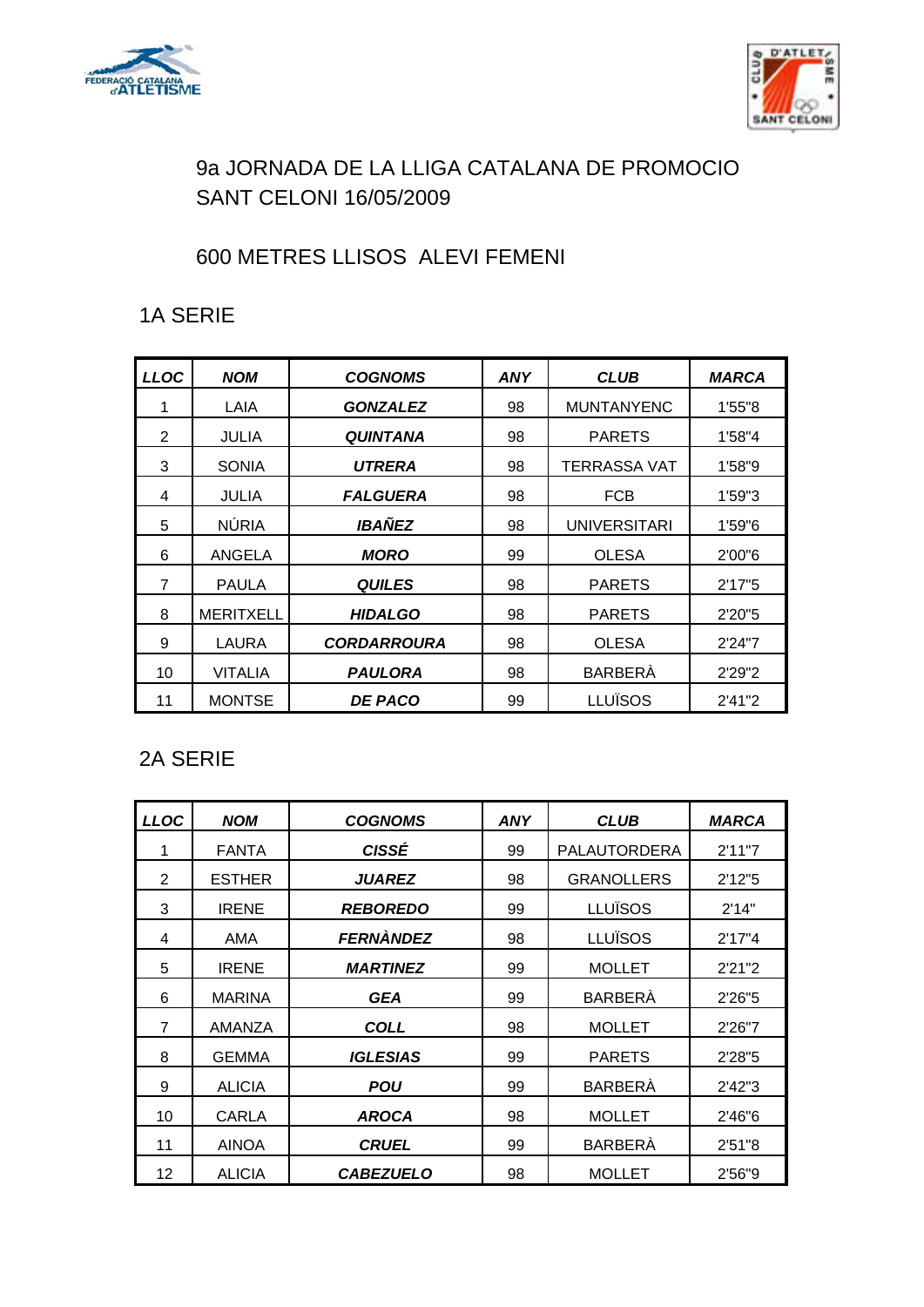



## 60 METRES LLISOS BENJAMI MASCULI

1a sèrie

| <b>LLOC</b> | <b>NOM</b>      | <b>COGNOMS</b>    | <b>ANY</b> | <b>CLUB</b>      | <b>MARCA</b> |
|-------------|-----------------|-------------------|------------|------------------|--------------|
| 1           | <b>CRISTIAN</b> | <b>MONTIEL</b>    | 2000       | <b>PEDRALTA</b>  | 9"5          |
| 2           | <b>XAVIER</b>   | <b>MANJAVACAS</b> | 2001       | <b>MOLLET</b>    | 9"8          |
| 3           | <b>ROGER</b>    | <b>MONPART</b>    | 2000       | <b>PARETS</b>    | 10"1         |
| 4           | <b>ALBERT</b>   | <b>ALVAREZ</b>    | 2000       | <b>MOLLET</b>    | 10"5         |
| 5           | <b>PABLO</b>    | <b>CALLEJA</b>    | 2000       | <b>MONTORNES</b> | 10"8         |
| 6           | GERARD          | <b>CABEZUELA</b>  | 2000       | <b>MOLLET</b>    | 11"2         |

2a sèrie

| LLOC | <b>NOM</b>    | <b>COGNOMS</b>  | ANY  | <b>CLUB</b>         | <b>MARCA</b> |
|------|---------------|-----------------|------|---------------------|--------------|
|      | <b>NESTOR</b> | <b>CAZORLA</b>  | 2000 | <b>PEDRALTA</b>     | 9"7          |
| 2    | IÑAKI         | <b>MORET</b>    | 2001 | <b>MONTORNES</b>    | 10"1         |
| 3    | <b>ALEX</b>   | <b>LOPEZ</b>    | 2000 | <b>MARTORELL</b>    | 10"6         |
| 4    | <b>PAU</b>    | <b>REY</b>      | 2000 | <b>LLUISOS</b>      | 11"3         |
| 5    | <b>PAUL</b>   | <b>IRABERRI</b> | 2000 | <b>PALAUTORDERA</b> | 12"0         |
| 6    | <b>ORIOL</b>  | <b>MARTINEZ</b> | 2001 | <b>MOLLET</b>       | 12"5         |

3a sèrie

| <b>LLOC</b> | <b>NOM</b>    | <b>COGNOMS</b>   | <b>ANY</b> | <b>CLUB</b>         | <b>MARCA</b> |
|-------------|---------------|------------------|------------|---------------------|--------------|
|             | <b>PAU</b>    | <b>ANDREOTTI</b> | 2000       | <b>PEDRALTA</b>     | 9"8          |
| 2           | <b>JORDI</b>  | <b>OBACH</b>     | 2001       | <b>SANT CELONI</b>  | 10"4         |
| 3           | <b>ARTUR</b>  | COLL             | 2001       | <b>UGE BADALONA</b> | 10"5         |
| 4           | POL           | <b>BURKARDT</b>  | 2001       | <b>SANT CELONI</b>  | 11"2         |
| 5           | <b>MARCOS</b> | <b>GUIJARRO</b>  | 2001       | <b>SANT CELONI</b>  | 11"6         |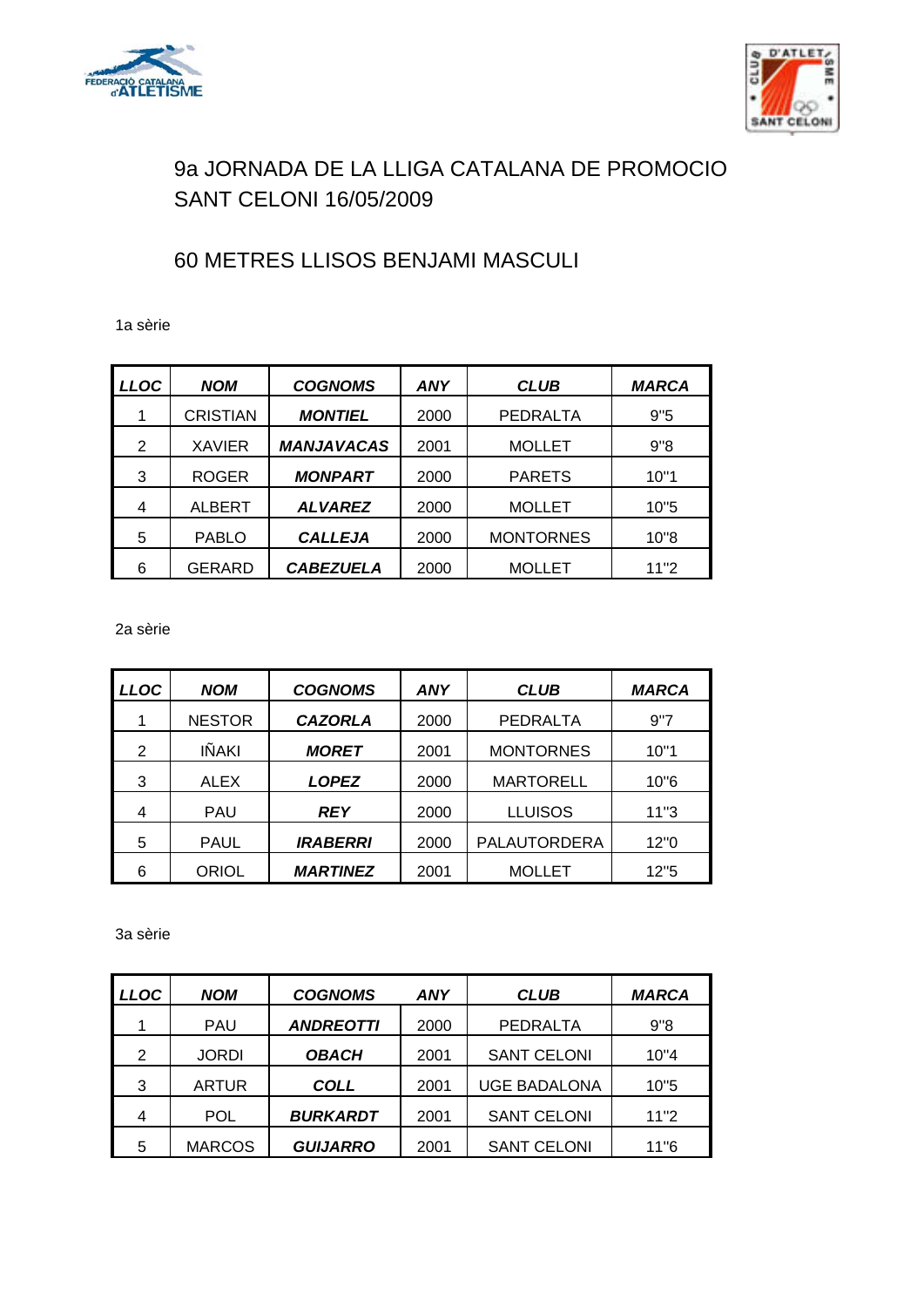



## 60 METRES LLISOS BENJAMI FEMENI

1a sèrie

| LLOC | <b>NOM</b>    | <b>COGNOMS</b> | <b>ANY</b> | <b>CLUB</b>        | <b>MARCA</b> |
|------|---------------|----------------|------------|--------------------|--------------|
|      | LAIA          | <b>FOLCH</b>   | 2000       | <b>MOLLET</b>      | 10"0         |
| 2    | <b>OLGA</b>   | <b>MORRAJA</b> | 2000       | <b>OLESA</b>       | 10"3         |
| 3    | <b>ANNA</b>   | <b>PURTI</b>   | 2000       | <b>SANT CELONI</b> | 10"5         |
| 4    | <b>CARMEN</b> | <b>GARRIDO</b> | 2001       | <b>MONTORNES</b>   | 11"2         |
| 5    | <b>IRENE</b>  | <b>PERALES</b> | 2000       | <b>CANOVELLES</b>  | 11"7         |
| 6    | <b>MARIA</b>  | <b>GARRIDO</b> | 2001       | <b>MONTORNES</b>   | 12"1         |

2a sèrie

| <b>LLOC</b> | <b>NOM</b>   | <b>COGNOMS</b>   | <b>ANY</b> | <b>CLUB</b>      | <b>MARCA</b> |
|-------------|--------------|------------------|------------|------------------|--------------|
|             | <b>NEREA</b> | <b>VAZQUEZ</b>   | 2001       | <b>OLESA</b>     | 10"2         |
| 2           | <b>BERTA</b> | <b>HERNANDEZ</b> | 2000       | <b>MARTORELL</b> | 10"9         |
| 3           | <b>SARA</b>  | <b>GOMEZ</b>     | 2001       | <b>MARTORELL</b> | 11"0         |
| 4           | <b>NORA</b>  | <b>NIETO</b>     | 2001       | <b>MARTORELL</b> | 11"3         |
| 5           | LAURA        | <b>RAMIREZ</b>   | 2001       | <b>OLESA</b>     | 11"6         |
| 6           | ARIADNA      | <b>LA TORRE</b>  | 2001       | <b>OLESA</b>     | 12"1         |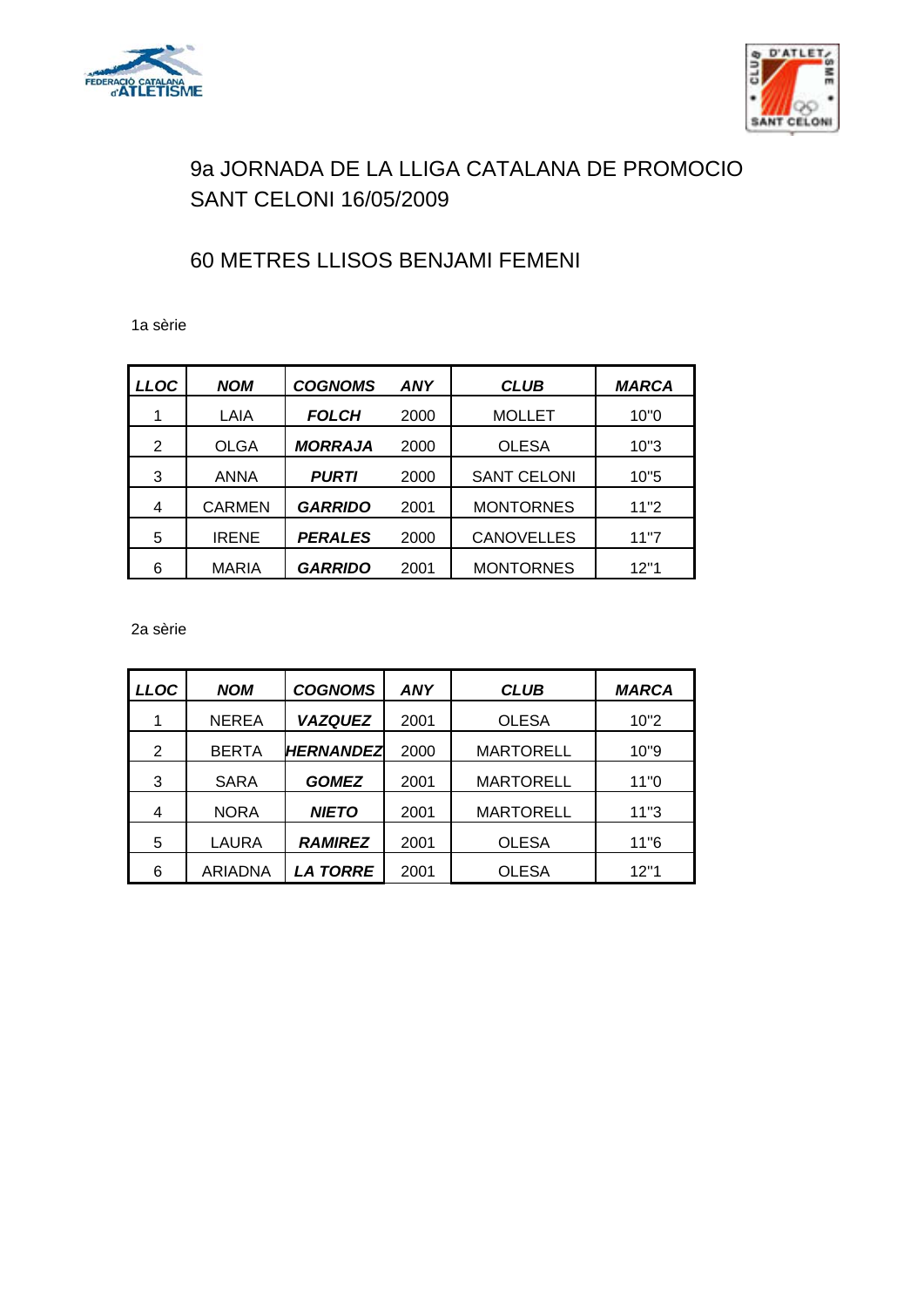



#### SALT DE LLARGADA CADET FEMENI

| <b>LLOC</b> | <b>NOM</b>      | <b>COGNOMS</b>             | <b>ANY</b> | <b>CLUB</b>       |      | 1er salt   2do salt   3er salt   4to salt   5to salt |      |      |      | 6to salt | marca |
|-------------|-----------------|----------------------------|------------|-------------------|------|------------------------------------------------------|------|------|------|----------|-------|
|             | <b>ALBA</b>     | <b>QUIROS LORCA</b>        | 95         | <b>PARETS</b>     | 4.16 | 4.42                                                 | 4.45 | 4.43 | 4.56 | 4.19     | 4.56  |
| 2           | <b>PATRICIA</b> | <b>PURIFICACION MARTOS</b> | 94         | <b>MONTORNES</b>  | 4.32 | 4.56                                                 | 4.45 | 4.13 | 4.18 | 4.31     | 4.56  |
| 3           | LEILA           | <b>PUIG SARDA</b>          | 95         | <b>OLESA</b>      | 4.44 | 4.29                                                 | 4.35 | 4.24 | 4.25 | 4.41     | 4.44  |
| 4           | <b>INES</b>     | <b>FERRON MARTINEZ</b>     | 94         | <b>MONTORNES</b>  | 4.00 | 4.37                                                 | 4.07 | 4.23 | X    | 4.25     | 4.37  |
| 5           | <b>MIREIA</b>   | <b>SUÑE GALAN</b>          | 95         | <b>HOSPITALET</b> | 4.08 | 4.11                                                 | 3.77 | 4.09 | 4.16 | 4.07     | 4.16  |
| 6           | <b>MARINA</b>   | <b>PEREZ GARCIA</b>        | 95         | <b>PARETS</b>     | 3.61 | 3.76                                                 | 3.89 | 3.88 | 3.83 | 3.66     | 3.89  |
|             | <b>NATALIA</b>  | <b>HERRERA PARRA</b>       | 94         | <b>MONTORNES</b>  | X    | 3.40                                                 | 3.56 | 3.42 | 3.61 | 3.40     | 3.61  |
| 8           | <b>SHEILA</b>   | <b>ROMERO BALADEZ</b>      | 95         | <b>MONTORNES</b>  | 2.76 | 2.82                                                 | 2.79 | 2.69 | 2.72 | 2.58     | 2.82  |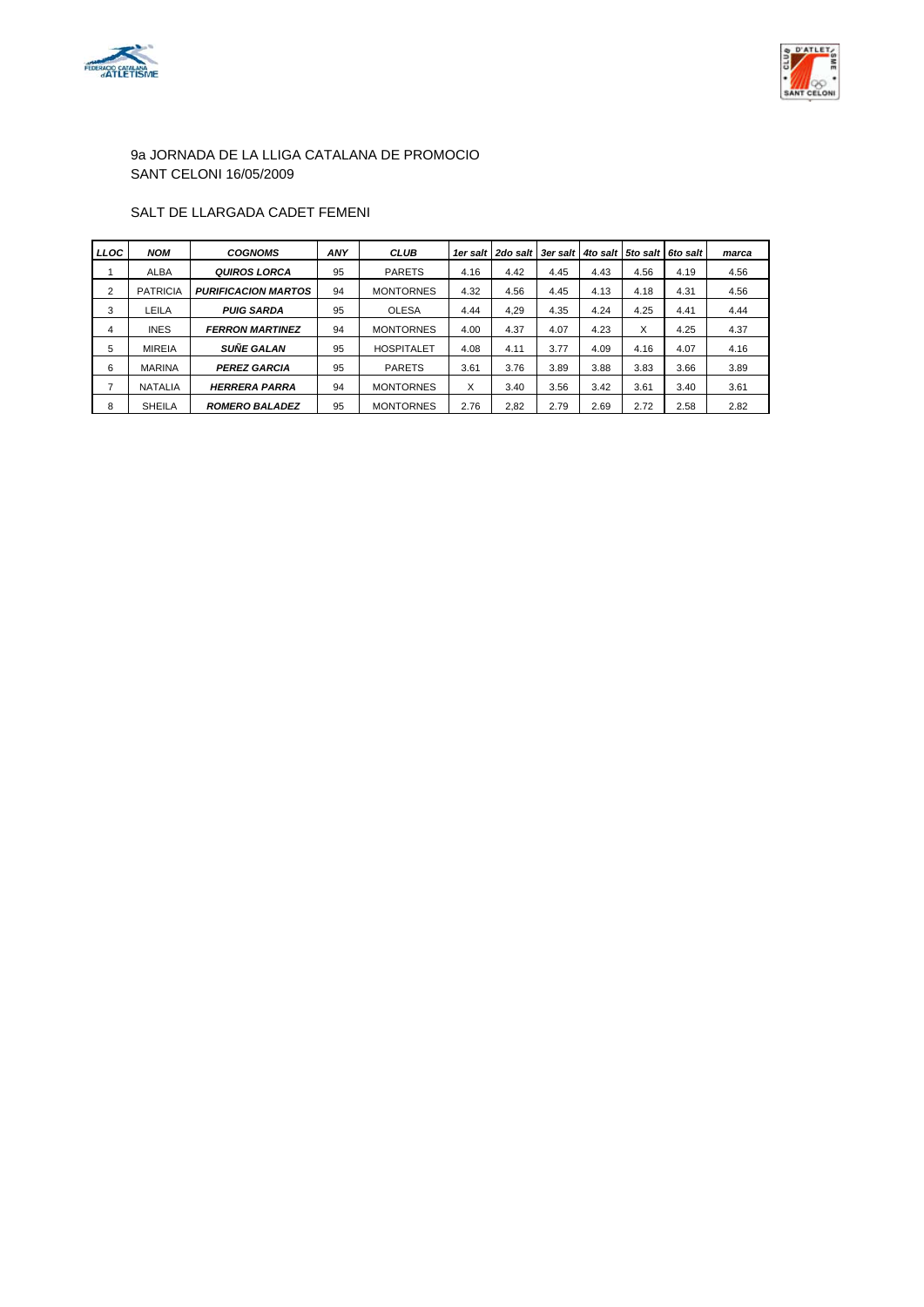



#### SALT DE LLARGADA INFANTIL FEMENI

| <b>LLOC</b>     | <b>NOM</b>      | <b>COGNOMS</b>           | ANY | <b>CLUB</b>        |      | 1er salt   2do salt   3er salt   4to salt   5to salt   6to salt |          |      |      |      | marca |
|-----------------|-----------------|--------------------------|-----|--------------------|------|-----------------------------------------------------------------|----------|------|------|------|-------|
| $\mathbf{1}$    | LAUREN          | <b>BAKER IGUAZ</b>       | 96  | <b>LLUISOS</b>     | 4.60 | 4.81                                                            | 4.83     | X    | 4.81 | 4.77 | 4.83  |
| $\overline{2}$  | <b>INMA</b>     | <b>GALLEGO ARAGON</b>    | 96  | <b>GAVA</b>        | 4.43 | 4.26                                                            | X        | 2.94 | 4.27 | 4.33 | 4.43  |
| 3               | LAIA            | <b>ZUÑIGA CATARINEU</b>  | 96  | LAIETANIA          | 4.08 | 4.13                                                            | 3.94     | 3.98 | 4.01 | X    | 4.13  |
| 4               | <b>SARA</b>     | <b>DORDA SANS</b>        | 97  | <b>LLUISOS</b>     | 3.87 | 3.98                                                            | 3.99     | 4.12 | 4.02 | 3.78 | 4.12  |
| 5               | <b>ALBA</b>     | <b>MAYA GABARRON</b>     | 96  | J.A.MONCADA        | 3.81 | 3.49                                                            | 3.75     | 3.89 | 3.96 | 3.57 | 3.96  |
| 6               | <b>BERTA</b>    | <b>SAGUES PEREZ</b>      | 97  | <b>MARTORELL</b>   | 3.30 | 3.08                                                            | 3.64     | 3.69 | 3.23 | X    | 3.69  |
| $\overline{7}$  | <b>ONA</b>      | <b>LLORDELLA PINEDA</b>  | 97  | <b>OLESA</b>       | 3.52 | 3.31                                                            | 3.36     | 3.24 | 3.65 | 3.68 | 3.68  |
| 8               | <b>GLORIA</b>   | <b>CABRERA BOROTAU</b>   | 97  | <b>SANT CELONI</b> | 3.59 | 3.59                                                            | 3.64     | 3.52 | 3.57 | 3.45 | 3.64  |
| 9               | <b>JULIA</b>    | <b>LEWIS MARTINEZ</b>    | 97  | PALAUTORDERA       | 3.17 | 3.47                                                            | 3.47     |      |      |      | 3.47  |
| 10              | <b>SONIA</b>    | <b>BARTOLOME CATALA</b>  | 97  | <b>SANT CELONI</b> | 3.42 | 3.17                                                            | 3.36     |      |      |      | 3.42  |
| 11              | <b>MONTSE</b>   | <b>MARISCAL PETIDIER</b> | 97  | <b>MONTORNES</b>   | 3.19 | 3.29                                                            | $\times$ |      |      |      | 3.29  |
| 12 <sup>2</sup> | <b>MAR</b>      | <b>BADIA CASTILLO</b>    | 97  | <b>APA ANEM-HI</b> | 3.23 | X                                                               | X        |      |      |      | 3.23  |
| 13              | <b>MATILDE</b>  | <b>PINTO LUCAS</b>       | 97  | <b>MARTORELL</b>   | 2.90 | 3.06                                                            | 2.94     |      |      |      | 3.06  |
| 14              | <b>NATHALIE</b> | <b>MENDES</b>            | 97  | <b>LLUISOS</b>     | 3.00 | 2.95                                                            | 2.77     |      |      |      | 3.00  |
| 15              | <b>MARINA</b>   | <b>GUTIERREZ LOPEZ</b>   | 96  | <b>MARTORELL</b>   | 2.99 | X                                                               | 2.73     |      |      |      | 2.99  |
| 16              | <b>IRIS</b>     | <b>QUIROS LORCA</b>      | 96  | <b>PARETS</b>      | 2.91 | 2.50                                                            | X        |      |      |      | 2.91  |
| 17              | <b>ANDREA</b>   | <b>AVILES GILABERT</b>   | 96  | <b>PARETS</b>      | 2.84 | 2.72                                                            | 2.28     |      |      |      | 2.84  |
| 18              | <b>NURIA</b>    | <b>CARBONELL FARJAS</b>  | 97  | <b>MONTORNES</b>   | 2.56 | 2.81                                                            | 2.83     |      |      |      | 2.83  |
| 19              | JEI             |                          | 97  | <b>MONTORNES</b>   | X    | 2.74                                                            | 2.62     |      |      |      | 2.74  |
| 20              | <b>EMMA</b>     | <b>HERNANDEZ PEREZ</b>   | 97  | <b>MARTORELL</b>   | 2.55 | 2.70                                                            | 2.56     |      |      |      | 2.70  |
| 21              | <b>OMAIMA</b>   | <b>BLAL LAHLIMI</b>      | 97  | <b>LLUISOS</b>     | 2.37 | 2.23                                                            | $\times$ |      |      |      | 2.37  |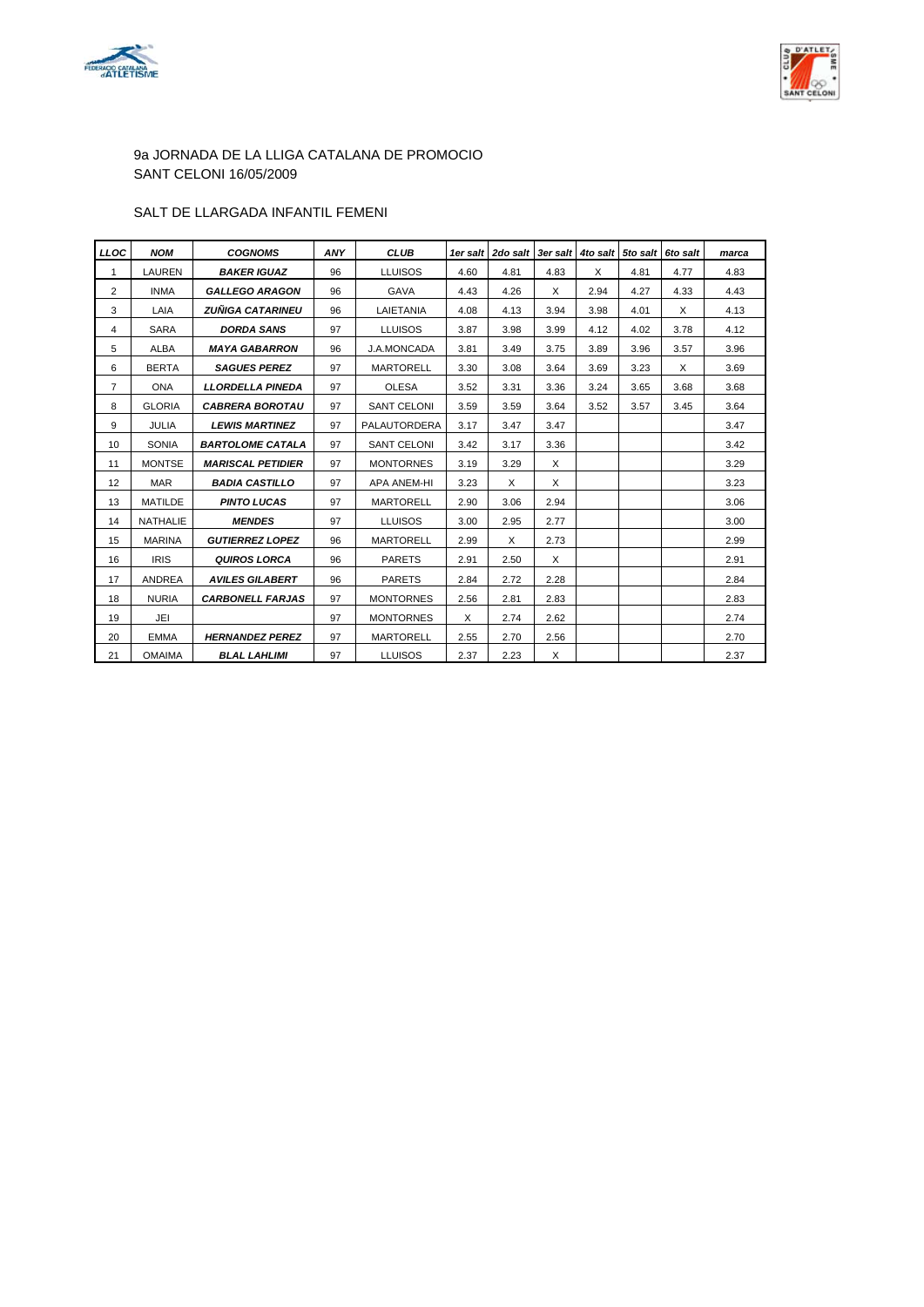



### JAVELINA CADET MASCULI

| <b>LLOC</b> | <b>NOM</b>    | <b>COGNOMS</b>   | <b>ANY</b> | <b>CLUB</b>        | 1er int | 2do int | 3er int | 4to int | 5to int | 6to int | marca |
|-------------|---------------|------------------|------------|--------------------|---------|---------|---------|---------|---------|---------|-------|
|             | ALBERT        | <b>RAGA</b>      | 94         | <b>MOLLET</b>      | 38.80   | 37.12   | X       | 37.72   | 35.89   | 36.73   | 38.80 |
| 2           | <b>GERARD</b> | <b>RUIZ</b>      | 95         | LAIETANIA          | 29.68   | X       | 24.06   | 33.82   | x       | 36.79   | 36.79 |
| 3           | <b>ROGER</b>  | <b>PRAT</b>      | 95         | <b>APA ANEM-HI</b> | 28.70   | 28.61   | 28.42   | 31.68   | 34.49   | 26.60   | 34.49 |
| 4           | <b>XAVIER</b> | <b>QUESADA</b>   | 95         | <b>SANT CELONI</b> | 20.88   | 21.65   | 30.02   | 26.98   | 28.48   | 26.14   | 30.02 |
| 5           | <b>DANIEL</b> | <b>MARTIN</b>    | 95         | <b>VOT</b>         | 23.20   | 26.43   |         | 26.18   | 29.50   | 29.46   | 29.50 |
| 6           | <b>JUAN</b>   | <b>VALVERDE</b>  | 95         |                    | 25.88   | 25.18   | 27.33   | 27.54   | 26.76   | 29.47   | 29.47 |
| 7           | QUIM          | <b>RODRIGUEZ</b> | 94         | <b>HOSPITALET</b>  | 25.52   | 25.89   | 24.83   | X       | 25.05   | х       | 25.89 |
| 8           | <b>BERNAT</b> | <b>GARCERAN</b>  | 94         | <b>SANT CELONI</b> | 17.18   | 18.56   | 21.72   | 22.46   | 25,25   | 20.09   | 25.25 |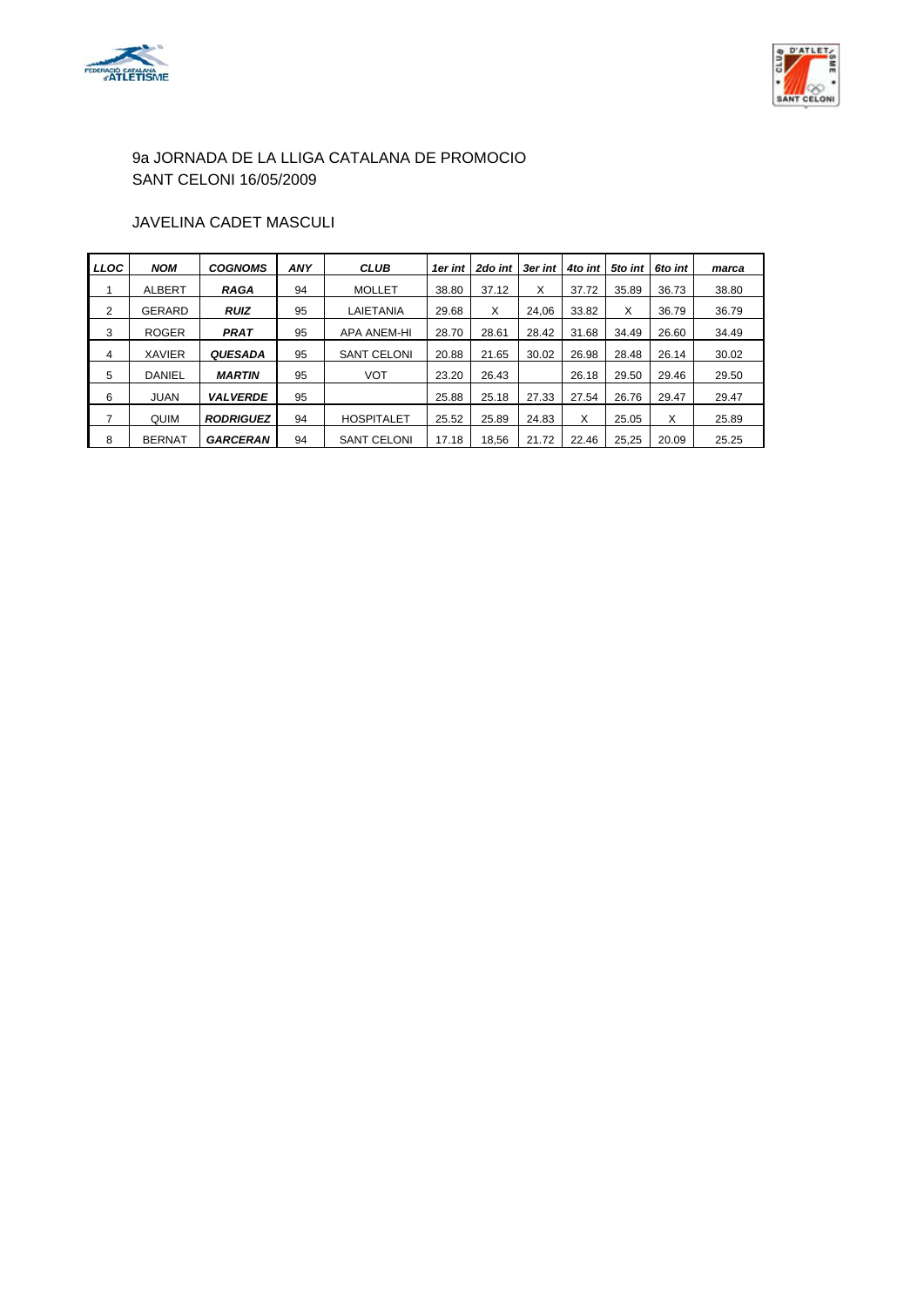



### DISC CADET FEMENI

| LLOC | <b>NOM</b> | <b>COGNOMS</b> | ANY | <b>CLUB</b>       |             | 1er int   2do int   3er int   4to int   5to int |       |       |       | 6to int | marca |
|------|------------|----------------|-----|-------------------|-------------|-------------------------------------------------|-------|-------|-------|---------|-------|
|      | SANDRA     | QUINTANILLA    | 94  | <b>MONTORNES</b>  | 27.96 31.89 |                                                 | 33.95 | 32.18 | 31.21 | 30.40   | 33.95 |
|      | EMILY      | <b>PINEDA</b>  | 95  | <b>CANOVELLES</b> | 14.95       | 16.42                                           | 15.05 | 14.30 | 15.42 |         | 16.42 |
|      | TANIA      | <b>SANCHEZ</b> | 95  | <b>MONTORNES</b>  |             | 13.63                                           | 14.29 |       | 13.62 |         | 14.29 |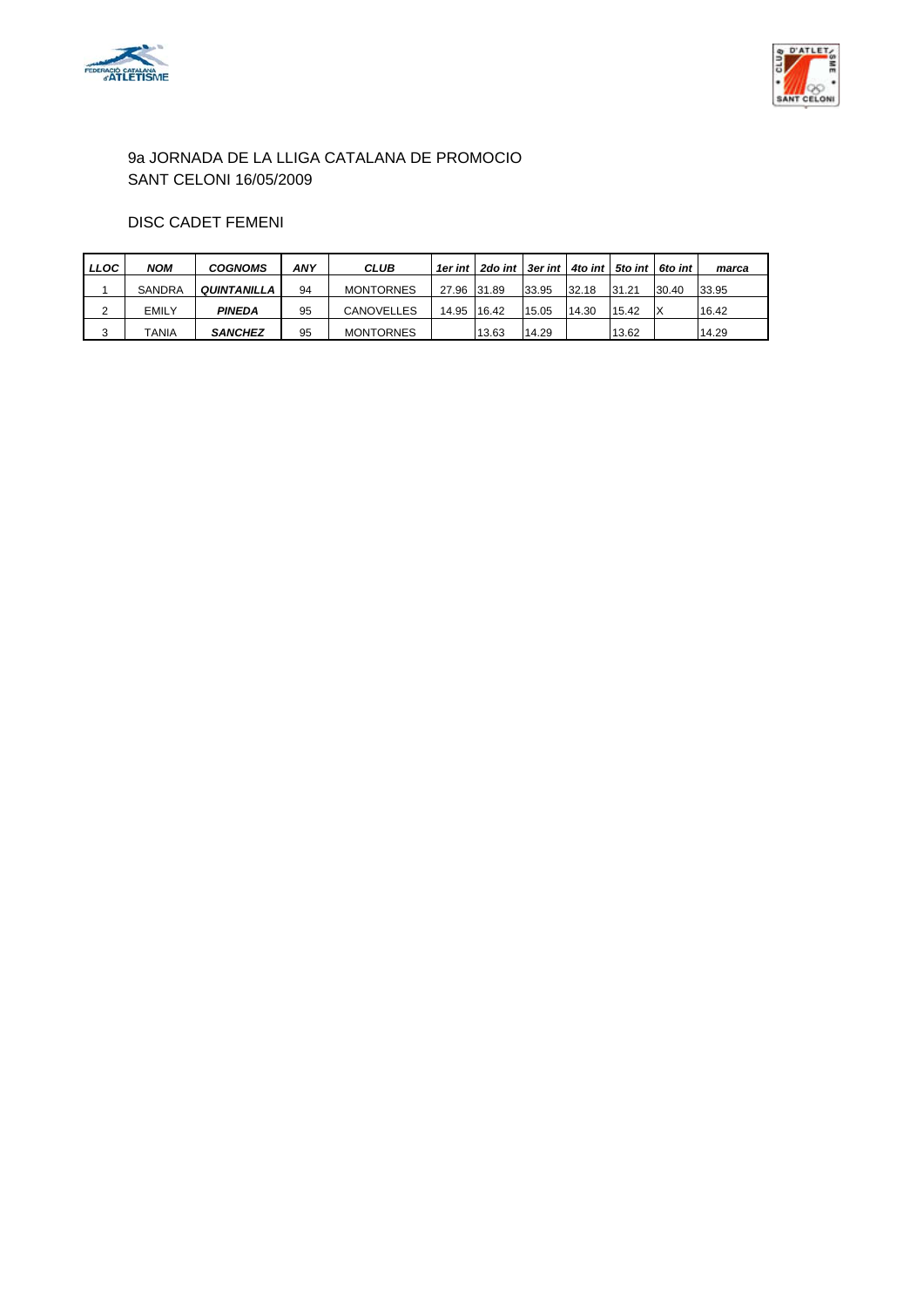



#### SALT DE LLARGADA CADET MASCULI

| <b>LLOC</b>    | <b>NOM</b>    | <b>COGNOMS</b>            | <b>ANY</b> | <b>CLUB</b>        | 1er salt | 2do salt | 3er salt | 4to salt | 5to salt | 6to salt | marca |
|----------------|---------------|---------------------------|------------|--------------------|----------|----------|----------|----------|----------|----------|-------|
|                | <b>ALEX</b>   | <b>DEL CASTILLO LUQUE</b> | 95         | <b>OLESA</b>       | 4.76     | 5.06     | 5.12     | 4.83     | 4.08     | 4.86     | 5.12  |
| $\overline{2}$ | <b>MARC</b>   | <b>CORBERA PIQUÉ</b>      | 95         | <b>UAT</b>         | X        | 4.92     | X        | 4.79     | 4.78     | 4.96     | 4.96  |
| 3              | <b>DANIEL</b> | <b>MARTIN SANTORO</b>     | 95         | <b>UAT</b>         | 4.86     | 4.86     | 4.63     | 3.72     | 4.20     | 4.72     | 4.86  |
| 4              | <b>XAVIER</b> | <b>QUESADA POVEDA</b>     | 95         | <b>SANT CELONI</b> | 4.45     | 4.49     | 4.85     | 4.63     | 4.83     | 4.52     | 4.85  |
| 5              | <b>ALBERT</b> | <b>LOPEZ RAMIRO</b>       | 95         | <b>SANT CELONI</b> | 4.55     | 4.53     | 4.79     | 4.59     | X        | X        | 4.79  |
| 6              | GERARD        | <b>RUIZ CAPARROS</b>      | 95         | LAIETANIA          | 4.77     | 4.58     | 4.61     | 4.63     | 4.69     | 4.67     | 4.77  |
| $\overline{ }$ | <b>ROGER</b>  | <b>PRAT BOSCH</b>         | 95         | <b>APA ANEM-HI</b> | 4.69     | 4.61     | 4.60     | 4.69     | 4.33     | 4.52     | 4.69  |
| 8              | CARLOS        | <b>REY RUIZ</b>           | 95         | <b>LLUISOS</b>     | 4.04     | 4.26     | 4.05     | 3.80     | 4.06     | X        | 4.26  |
| 9              | <b>ANDRES</b> | <b>BURGOS CABRERA</b>     | 95         | <b>MONTORNES</b>   | X        | 2.98     | 3.02     |          |          |          | 3.02  |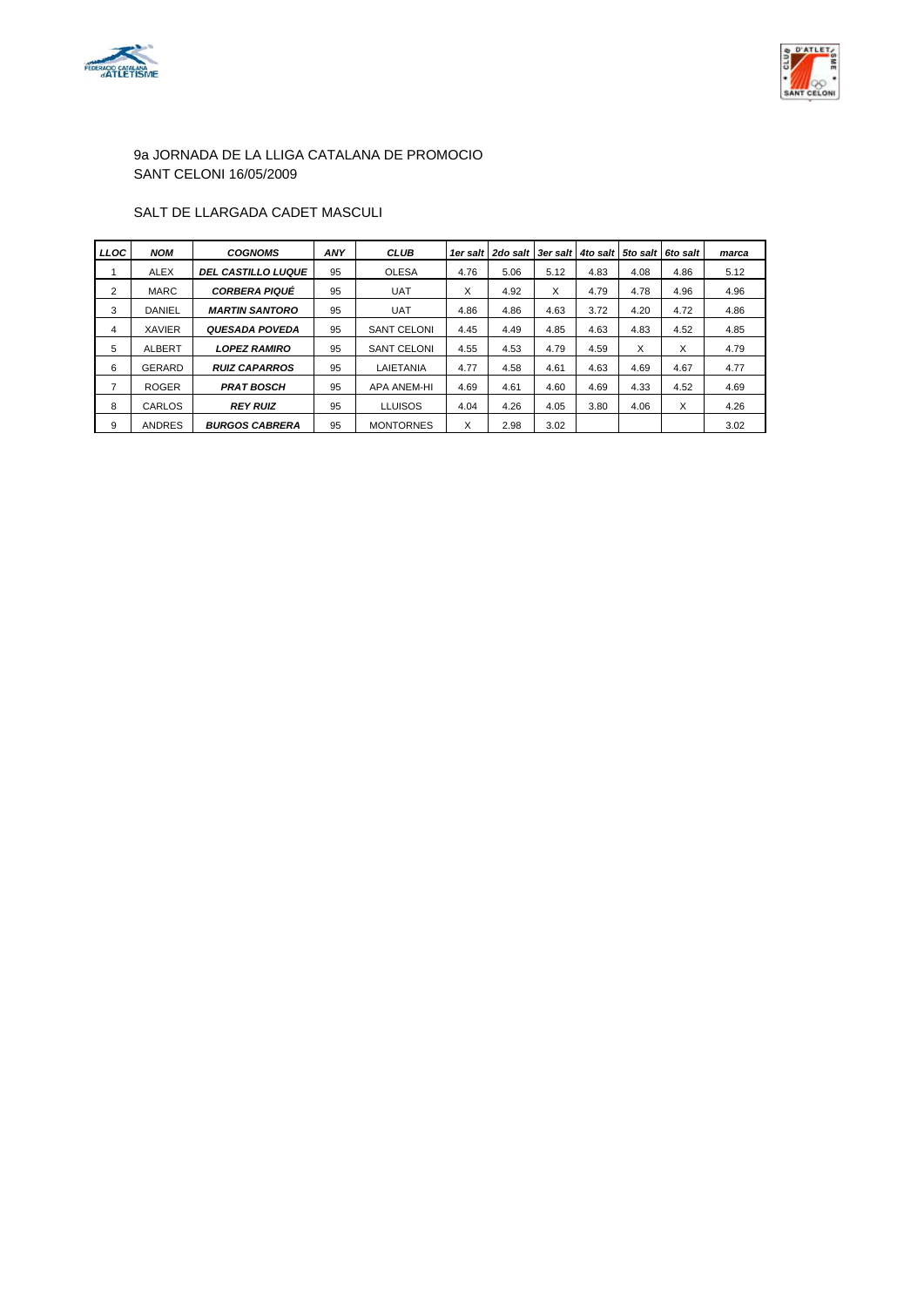



### SALT DE LLARGADA INFANTIL MASCULI

| <b>LLOC</b>    | <b>NOM</b>       | <b>COGNOMS</b>          | <b>ANY</b> | <b>CLUB</b>        | 1er salt | 2do salt   3er salt |      |      | 4to salt 5to salt | <b>6to salt</b> | marca |
|----------------|------------------|-------------------------|------------|--------------------|----------|---------------------|------|------|-------------------|-----------------|-------|
|                | <b>HAMZA</b>     | <b>JOUHK</b>            | 96         | <b>APA ANEM-HI</b> | 3.21     | X                   | 3.19 | 3.09 | X                 | 3.77            | 3.77  |
| 2              | <b>SERGIO</b>    | <b>MUÑOZ HERNANDEZ</b>  | 97         | <b>LLUISOS</b>     | 3.09     | X                   | 3.34 | 3.35 | 3.34              | 2.75            | 3.34  |
| 3              | <b>ALEJANDRO</b> | <b>MUÑOZ LOPEZ</b>      | 97         | <b>LLUISOS</b>     | 2.96     | 3.02                | 3.06 | 3.09 | 3.26              | 3.12            | 3.26  |
| 4              | <b>MARC</b>      | <b>RIERA VENTURA</b>    | 97         | <b>MARTORELL</b>   | 3.20     | 3.25                | 3.03 | X    | X                 | X               | 3.25  |
| 5              | <b>ESTANIS</b>   | <b>NOVELLAS CONESA</b>  | 97         | <b>LLUISOS</b>     | 3.10     | 3.16                | 3.28 | 2.98 | 3.14              | 3.17            | 3.17  |
| 6              | PAU              | <b>SANCHEZ SALMERON</b> | 96         | <b>APA ANEM-HI</b> | $\times$ | 2.46                | 3.07 | 2.98 | 2.90              | 3.14            | 3.14  |
| $\overline{7}$ | <b>SERGI</b>     | <b>MARQUEZ CASAFONT</b> | 97         | <b>MARTORELL</b>   | 3.00     | 2.87                | X    | 2.53 | X                 | 2.70            | 3.00  |
| 8              | <b>ROC</b>       | <b>ARIES VENTOSA</b>    | 97         | <b>APA ANEM-HI</b> | 2.90     | 2.79                | X    | 2.53 | X                 | 2.70            | 2.90  |
| 9              | <b>SERGI</b>     | JOVÉ POVEDA             | 97         | PALAUTORDERA       | 2.64     | 2.82                | 2.75 |      |                   |                 | 2.82  |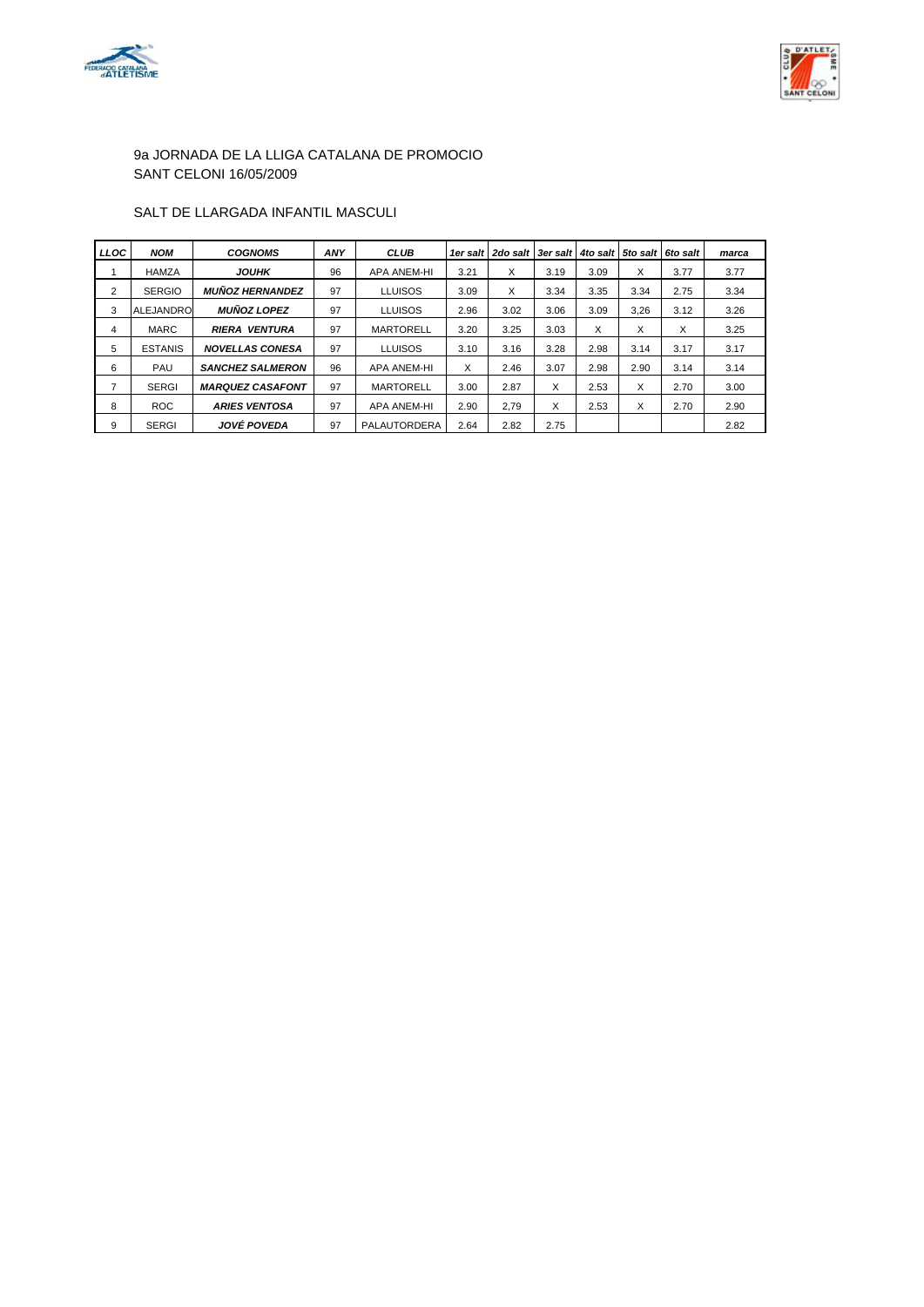



#### JAVELINA CADET FEMENI

| LLOC | <b>NOM</b>    | <b>COGNOMS</b>     | <b>ANY</b> | <b>CLUB</b>       | 1er int | 2do int | 3er int | 4to int | 5to int | 6to int | marca |
|------|---------------|--------------------|------------|-------------------|---------|---------|---------|---------|---------|---------|-------|
|      | <b>ALBA</b>   | <b>QUIROS</b>      | 95         | <b>PARETS</b>     | 22.00   | 21.45   | 22.38   | 20.43   | 26.43   | 22.93   | 26.43 |
| ົ    | <b>MARIA</b>  | <b>VINAGRE</b>     | 95         | <b>CANOVELLES</b> | 21.18   | 21.54   | 21.50   | 21.31   | 21.54   | 22.47   | 22.47 |
| 3    | <b>SANDRA</b> | <b>QUINTANILLA</b> | 94         | <b>MONTORNES</b>  | 16.76   | X       | 18.28   | X       | 15.00   | 15.70   | 18.28 |
| 4    | EMILY         | <b>PINEDA</b>      | 95         | <b>CANOVELLES</b> | 17.50   | 17.05   | v       | л       | 15.60   | 12.86   | 17.50 |
| 5    | <b>INES</b>   | <b>FERRER</b>      | 94         | <b>MONTORNES</b>  | X       | 13.79   | 14.23   | 15.10   | 16.98   | 17.38   | 17.38 |
| 6    | <b>AINA</b>   | <b>CHONGRENI</b>   | 95         | <b>LLUISOS</b>    | 9.55    | 9.91    | 8.31    | 9.39    | 9.86    | 9.24    | 9.91  |
|      | <b>SHEILA</b> | <b>ROMERO</b>      | 95         | <b>MONTORNES</b>  | 8.57    | 8.17    | 7.72    | 8.26    | 8.16    | 8.84    | 8.84  |

#### JAVELINA INFANTIL FEMENI

| <b>LLOC</b> | NOM        | <i><b>COGNOMS</b></i> | <b>ANY</b> | <b>CLUB</b> | 1er int | 2do int          | 3er int                           | 4to int | 5to int | 6to int | marca |
|-------------|------------|-----------------------|------------|-------------|---------|------------------|-----------------------------------|---------|---------|---------|-------|
|             | <b>MAR</b> | <b>BADIA</b>          |            |             | 16.98   | 12.75<br>ن ، ، ب | $\overline{70}$<br>14. <i>I</i> Z |         |         |         | 16.98 |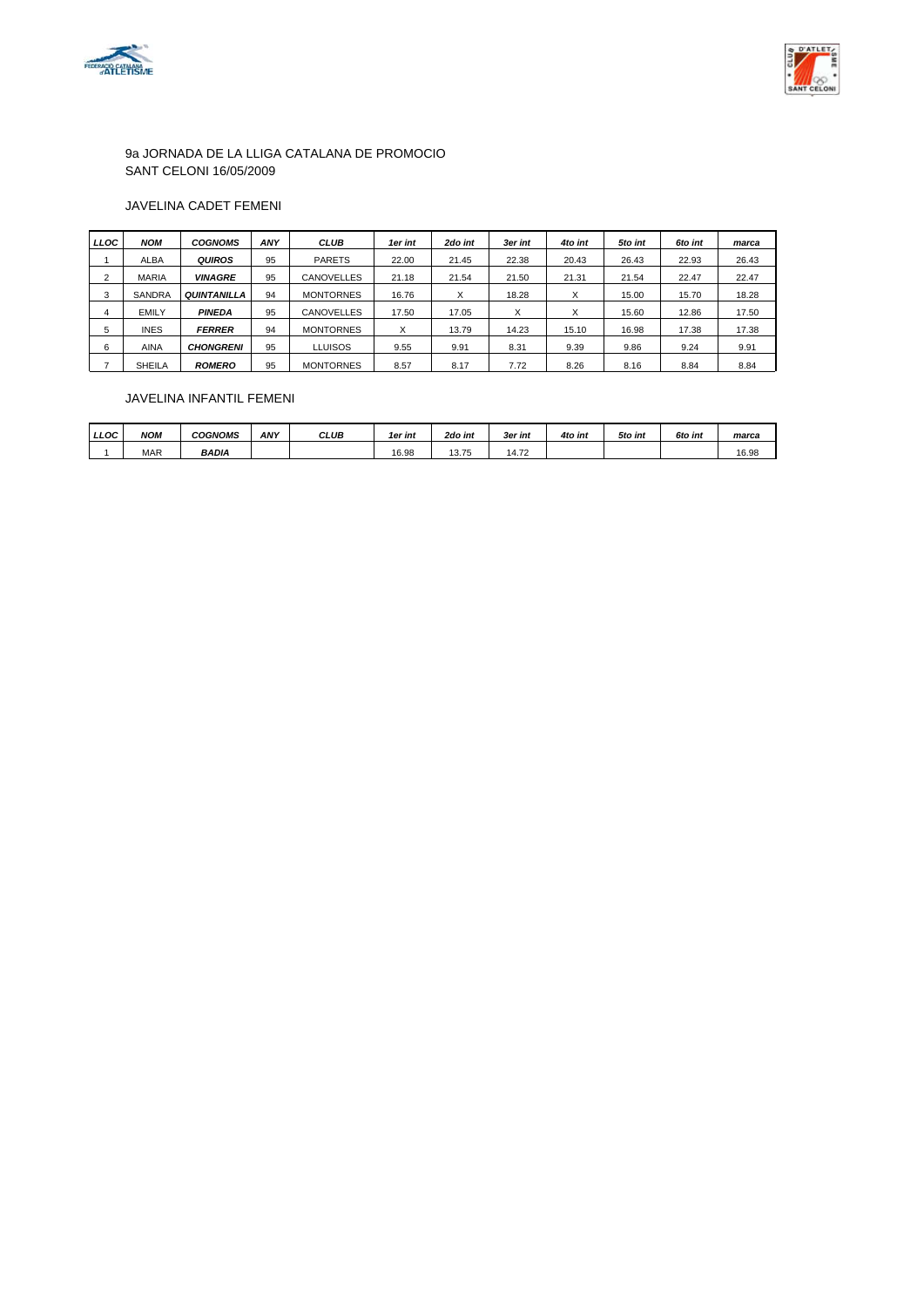



### TRIPLE SALT INFANTIL MASCULI

| <b>LLOC</b> | <b>NOM</b>     | <b>COGNOMS</b>         | ANY | <b>CLUB</b>      |      | 1er salt   2do salt   3er salt   4to salt   5to salt   6to salt |      |      |      |                   | marca |
|-------------|----------------|------------------------|-----|------------------|------|-----------------------------------------------------------------|------|------|------|-------------------|-------|
|             | JOEL           | <b>TORRES REINA</b>    | 97  | <b>MARTORELL</b> | Χ    | х                                                               | 8.46 | 7.93 | 7.88 | 8.40              | 8.46  |
|             | <b>ESTANIS</b> | <b>NOVELLES CONESA</b> | 97  | <b>LLUISOS</b>   | 7.38 | 7.61                                                            | 8.02 | 7.91 |      | 7.93              | 8.02  |
|             | MARC           | <b>RIERA VENTURA</b>   | 97  | <b>MARTORELL</b> | 7.49 | 7.66                                                            | 7.98 | 7.87 | 7.53 | 7.81              | 7.98  |
|             | <b>SERGIO</b>  | <b>MOÑOZ HERNANDEZ</b> | 97  | <b>LLUISOS</b>   | 7.26 | 6.84                                                            | 6.69 | 7.38 | 6.61 | $\checkmark$<br>⌒ | 7.38  |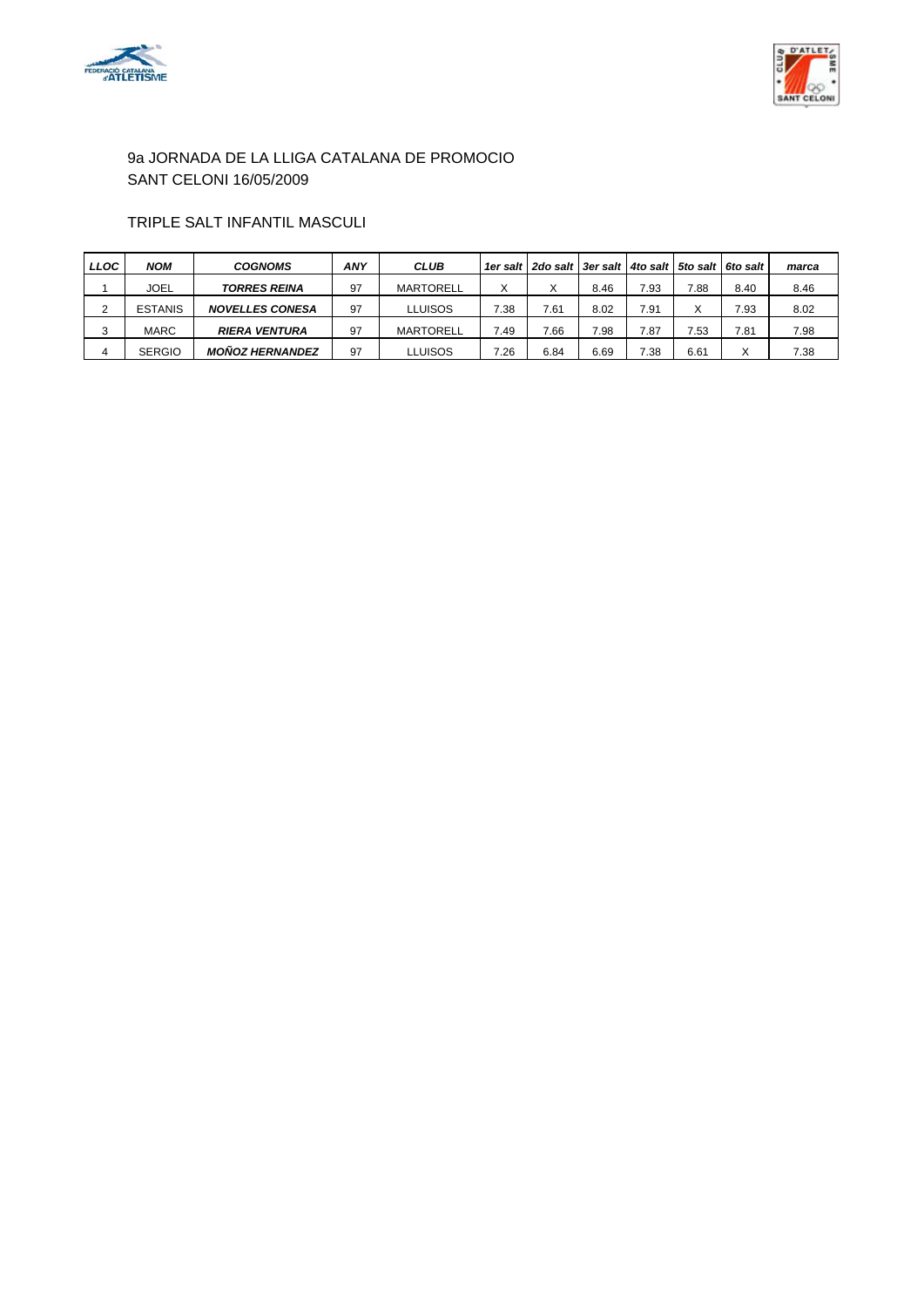



### DISC JUVENIL MASCULI

| <b>LLOC</b> | NOM          | <b>COGNOMS</b>   | <b>ANY</b> | <b>CLUB</b>        |       | 1er int   2do int   3er int   4to int   5to int   6to int |       |       |       |       | marca |
|-------------|--------------|------------------|------------|--------------------|-------|-----------------------------------------------------------|-------|-------|-------|-------|-------|
|             | MARTI        | ARCHS            | 93         | <b>SANT CELONI</b> | X     | 13.28                                                     | 13.16 | 15.22 | ΙX    | 18.80 | 18.80 |
| ົ           | ADRIA        | <b>QUESADA</b>   | 92         | <b>SANT CELONI</b> | 17.82 | 16.55                                                     | IX    | 15.82 | 16.82 | 18.06 | 18.06 |
| ◠           | <b>SERGI</b> | <b>ANGEL</b>     | 93         | <b>SANT CELONI</b> | X     | 17.59                                                     | ΙX    | 18.04 | 16.85 | 12.71 | 18.04 |
|             | ARNAU        | <b>FERNANDEZ</b> | 93         | <b>SANT CELONI</b> | 13.85 | 12.82                                                     | 14.92 | 13.39 | 13.73 | 16.00 | 16.00 |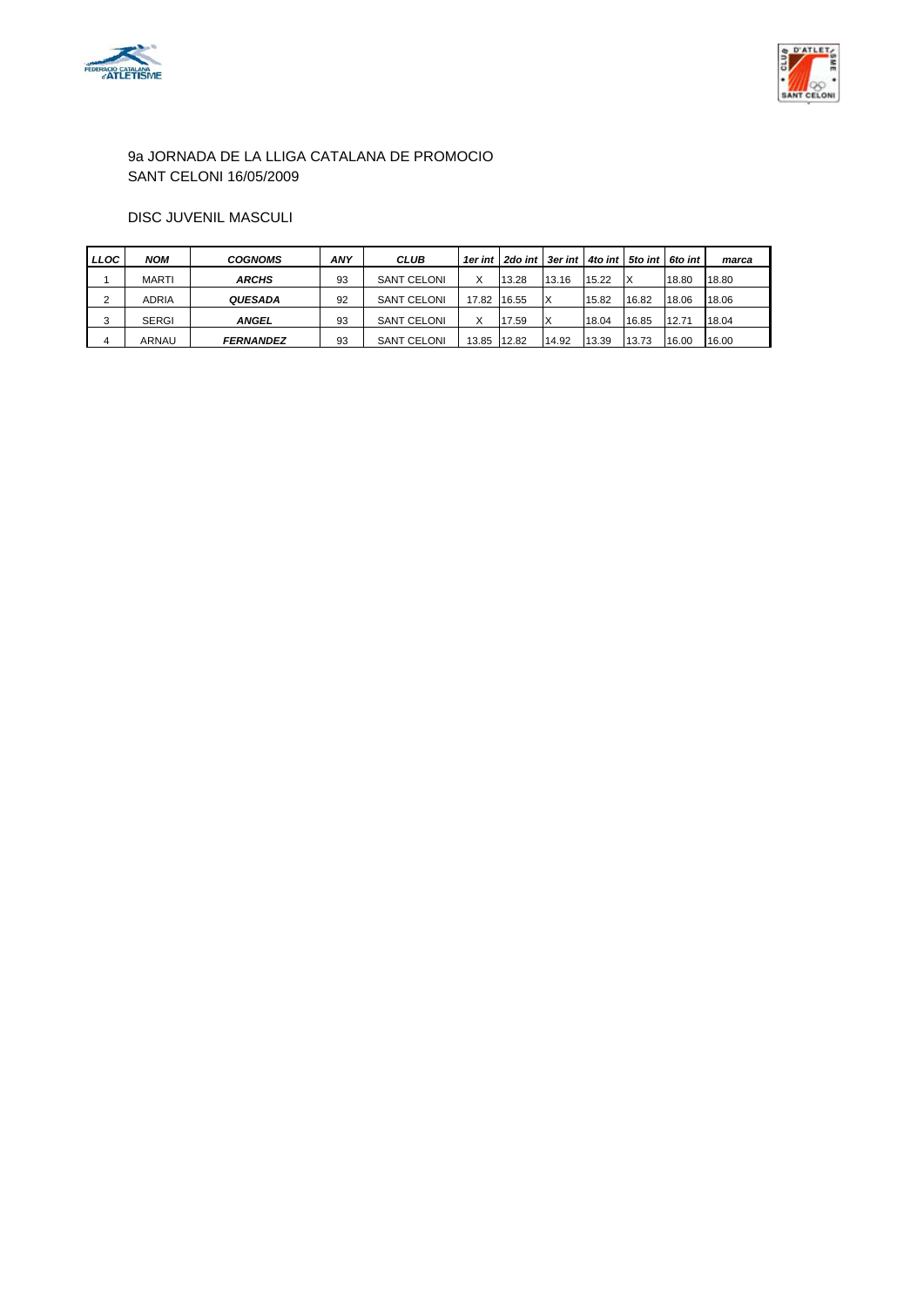



## PES ALEVI MASCULI

| <b>LLOC</b>    | <b>NOM</b>     | <b>COGNOMS</b>    | <b>ANY</b> | <b>CLUB</b>       | 1er int | 2do int | 3er int | marca |
|----------------|----------------|-------------------|------------|-------------------|---------|---------|---------|-------|
| $\mathbf{1}$   | CARLOS         | <b>FERNANDEZ</b>  | 98         | <b>LLUISOS</b>    | 7.70    | 8.07    | 7.80    | 8.07  |
| $\overline{2}$ | <b>RAMON</b>   | <b>ODELIA</b>     | 98         | <b>SANT CUGAT</b> | 7.41    | 6.11    | 6.00    | 7.41  |
| 3              | <b>VICTOR</b>  | <b>COLL</b>       | 98         | <b>BADALONA</b>   | 6.62    | 6.96    | 6.85    | 6.96  |
| $\overline{4}$ | <b>AXEL</b>    | <b>TORRENTS</b>   | 99         | <b>MARTORELL</b>  | 5.58    | 6.91    | 5.74    | 6.91  |
| 5              | <b>LLUIS</b>   | <b>CASANOVA</b>   | 98         | <b>MARTORELL</b>  | 6.77    | 5.75    | 5.70    | 6.77  |
| 6              | <b>MARC</b>    | <b>OLMOS</b>      | 99         | <b>SANT CUGAT</b> | 6.15    | 6.52    | 6.67    | 6.67  |
| $\overline{7}$ | PAU            | <b>HERAS</b>      | 98         | <b>SANT CUGAT</b> | 6.43    | 6.53    | 5.45    | 6.53  |
| 8              | ARNAU          | <b>PRAT</b>       | 99         | APA ANEM-HI       | 5.75    | 5.49    | 6.40    | 6.40  |
| 9              | <b>MARC</b>    | <b>SALVATELLA</b> | 99         | <b>SANT CUGAT</b> | 5.79    | 6.32    | 6.32    | 6.32  |
| 10             | XAVI           | <b>BOU</b>        | 98         | <b>BARBERA</b>    | 6.14    | 5.99    | 5.14    | 6.14  |
| 11             | <b>JOSE</b>    | <b>GOMEZ</b>      | 98         | <b>LLUISOS</b>    | 5.55    | 6.02    | 5.24    | 6.02  |
| 12             | <b>MOHAMED</b> | <b>EL AMRANI</b>  | 98         | APA ANEM-HI       | 4.44    | 5.41    | 5.67    | 5.67  |
| 13             | <b>HECTOR</b>  | <b>FEIJO</b>      | 98         | <b>MARTORELL</b>  | 4.82    | 5.66    | 5.24    | 5.66  |
| 14             | <b>ROGER</b>   | <b>SUBIRIN</b>    | 98         | <b>PARETS</b>     | 5.14    | 5.63    | 4.25    | 5.63  |
| 15             | <b>JUAN</b>    | <b>ABELLA</b>     | 99         | <b>BARBERA</b>    | X       | 5.53    | 4.85    | 5.53  |
| 16             | <b>SIMON</b>   | <b>SAGERO</b>     | 98         | <b>BARBERA</b>    | 5.49    | 4.77    | 4.51    | 5.49  |
| 17             | <b>MARC</b>    | <b>ALBIACH</b>    | 99         | <b>BARBERA</b>    | 5.38    | 4.64    | 4.89    | 5.38  |
| 18             | <b>ADRIAN</b>  | <b>TORMOS</b>     | 98         | <b>PARETS</b>     | 4.73    | 4.96    | 4.40    | 4.96  |
| 19             | <b>ENRIQUE</b> | <b>MORE</b>       | 99         | APA ANEM-HI       | 4.64    | 4.94    | 4.67    | 4.94  |
| 20             | LUCAS          | <b>GARRIDO</b>    | 98         | <b>MONTORNES</b>  | 4.93    | 4.48    | 4.18    | 4.93  |
| 21             | <b>DANIEL</b>  | <b>FERNANDEZ</b>  | 99         | <b>MONTORNES</b>  | 4.37    | 4.66    | 4.48    | 4.86  |
| 22             | <b>GUILLEM</b> | <b>COCA</b>       | 99         | PALAUTORDERA      | 4.50    | X.      | X       | 4.50  |
| 23             | <b>ALEX</b>    | <b>BALLESTE</b>   | 99         | <b>SANT CUGAT</b> | 4.10    | 4.23    | 4.10    | 4.23  |
| 24             | ANDREU         | <b>PACHECO</b>    | 99         | PALAUTORDERA      | 3.96    | Χ       | Χ       | 3.96  |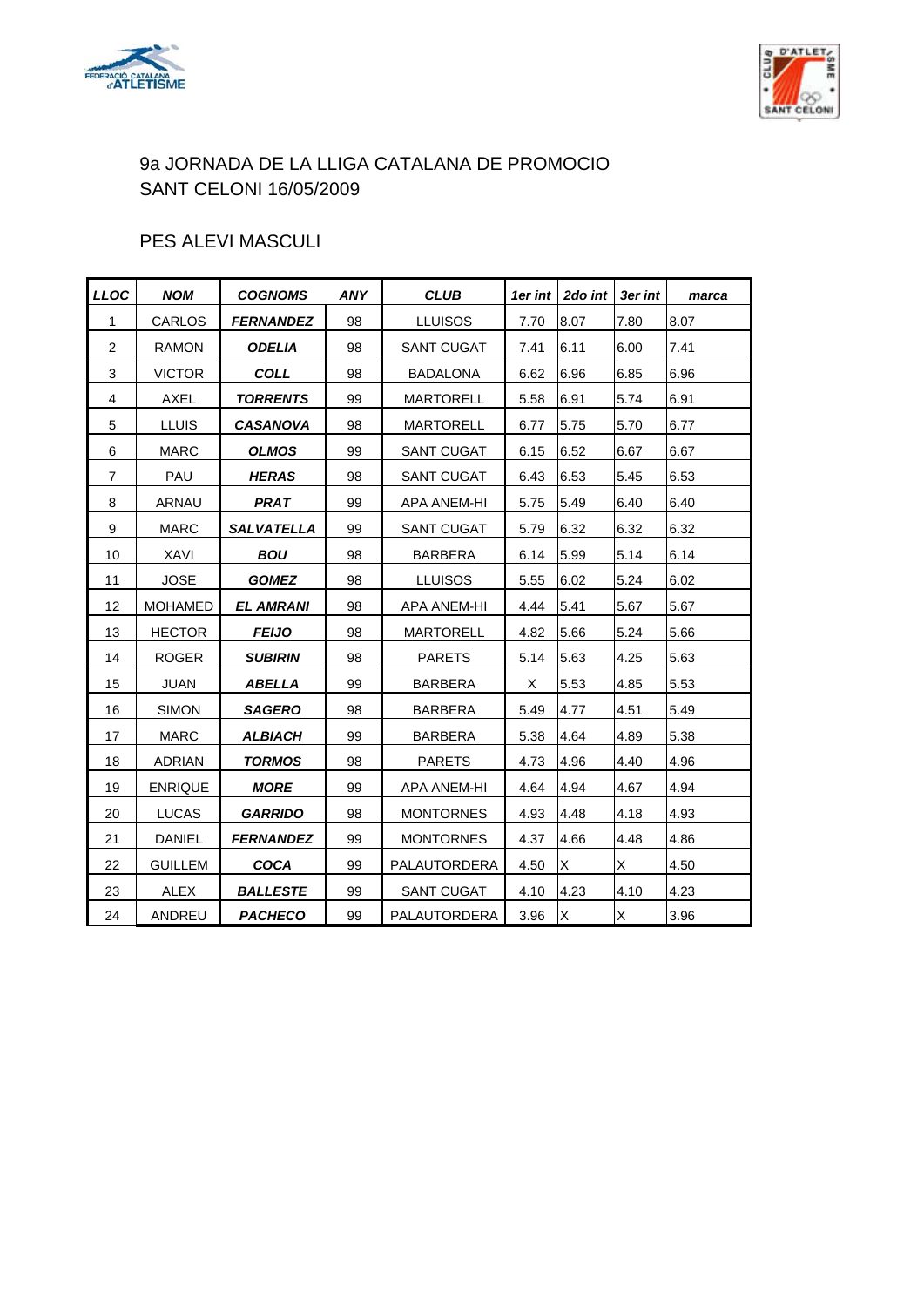



## PES ALEVI FEMENI

| <b>LLOC</b>    | <b>NOM</b>     | <b>COGNOMS</b>   | <b>ANY</b> | <b>CLUB</b>       | 1er int | 2do int | 3er int | marca |
|----------------|----------------|------------------|------------|-------------------|---------|---------|---------|-------|
| 1              | <b>LEIRE</b>   | <b>GONZALEZ</b>  | 98         | <b>SANT CUGAT</b> | 6.41    | 6.58    | 5.95    | 6.58  |
| 2              | <b>RUTH</b>    | <b>CESAR</b>     | 98         | <b>SANT CUGAT</b> | 6.21    | 6.17    | 5.69    | 6.21  |
| 3              | <b>ANNA</b>    | <b>FERNANDEZ</b> | 98         | <b>LLUISOS</b>    | 4.75    | 5.85    | 5.05    | 5.85  |
| 4              | <b>ESTER</b>   | <b>JUAREZ</b>    | 98         | CAC               | 5.02    | 5.63    | 5.26    | 5.63  |
| 5              | LAURA          | <b>PEREZ</b>     | 99         | <b>MONTORNES</b>  | 4.43    | X       | 5.13    | 5.13  |
| 6              | <b>IRENE</b>   | <b>REBOREDO</b>  | 99         | <b>LLUISOS</b>    | 4.52    | 5.09    | 4.88    | 5.09  |
| $\overline{7}$ | <b>AINHOA</b>  | <b>CRUEL</b>     | 95         | <b>BARBERA</b>    | 4.85    | 4.04    | 4.57    | 4.85  |
| 8              | <b>LUCIA</b>   | <b>MARBONIER</b> | 99         | <b>SANT CUGAT</b> | 4.25    | 3.34    | 4.67    | 4.67  |
| 9              | <b>MARTA</b>   | <b>PEREZ</b>     | 99         | <b>JAS</b>        | 4.23    | 4.34    | 4.52    | 4.52  |
| 10             | <b>VITALIA</b> | <b>PAVLOVA</b>   | 98         | <b>BARBERA</b>    | 4.42    | 3.98    | 4.07    | 4.42  |
| 11             | <b>ALICIA</b>  | <b>POU</b>       | 99         | <b>BARBERA</b>    | 3.88    | 3.89    | 3.60    | 3.89  |
| 12             | <b>FANTA</b>   | <b>CISSOE</b>    | 99         | PALAUTORDERA      | 3.86    | X       | X       | 3.86  |
| 13             | <b>MARINA</b>  | <b>GEA</b>       | 99         | <b>BARBERA</b>    | 3.40    | 2.96    | 2.96    | 3.40  |
| 14             | <b>MONTSE</b>  | <b>DEPACO</b>    | 99         | <b>LLUISOS</b>    | 3.18    | 2.61    | 3.09    | 3.18  |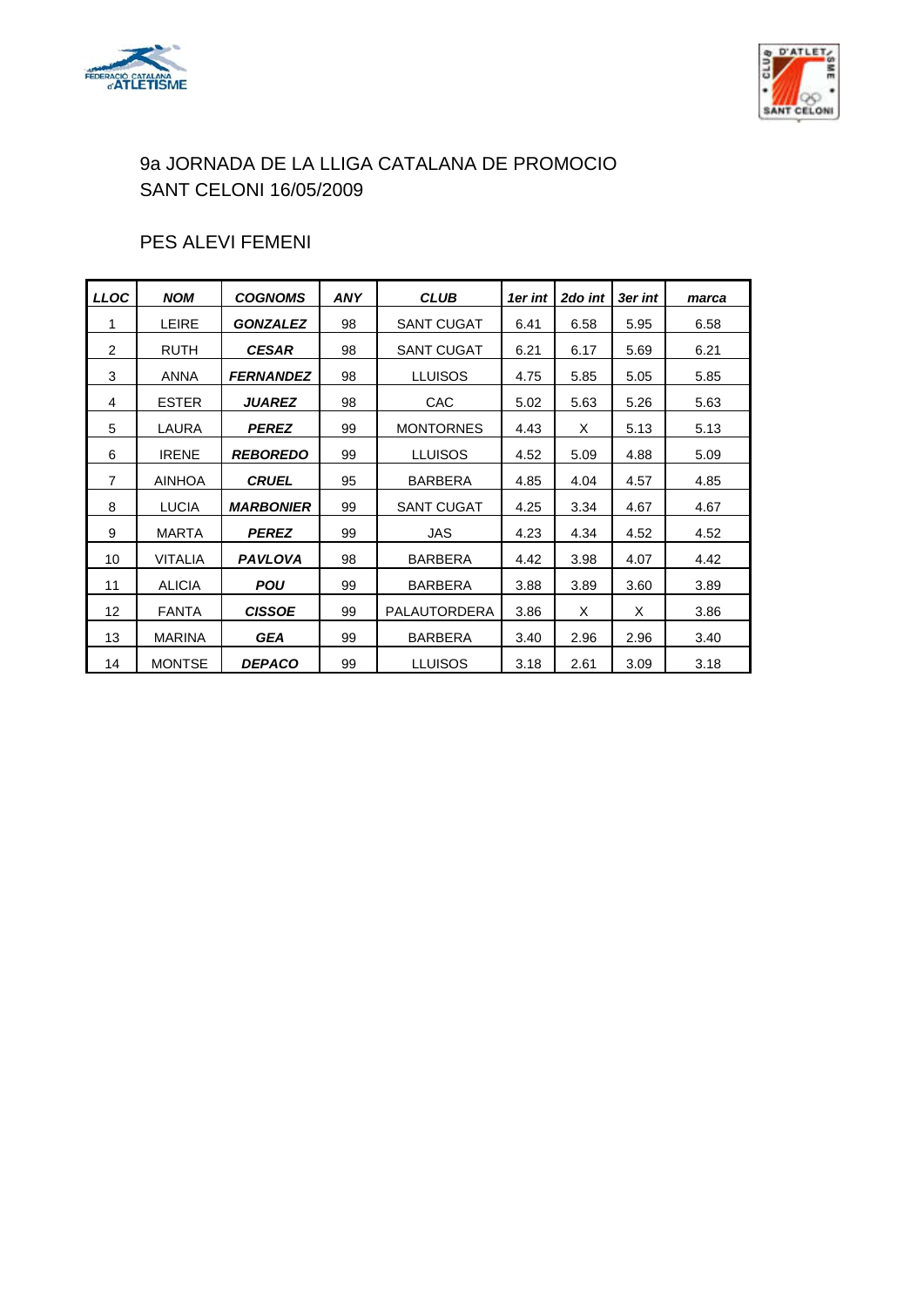



### ALÇADA BENJAMI MASCULI

| LLOC | <b>NOM</b>      | <b>COGNOMS</b>   | ANY  | <b>CLUB</b> | 0,80           | 0,85            | 0,90            | 0.95            | 1,00           | 1,05       | 1,10       | 1,15            | 1,17     | 1,20            | 1,22     | 1,24 | <b>MARCA</b> |
|------|-----------------|------------------|------|-------------|----------------|-----------------|-----------------|-----------------|----------------|------------|------------|-----------------|----------|-----------------|----------|------|--------------|
|      | PAU             | <b>REY</b>       | 2000 |             | 0              | 0               | 0               | $\Omega$        | 0              | $\Omega$   | 0          | XX <sub>0</sub> | $\Omega$ | XX <sub>0</sub> | $\Omega$ | XXX  | 1,22         |
| 2    | PAU             | <b>ANDREOTTI</b> | 2000 |             | 0              | 0               | 0               | X <sub>0</sub>  | X <sub>0</sub> | 0          | <b>XXX</b> |                 |          |                 |          |      | 1,05         |
| 3    | <b>CRISTIAN</b> | <b>MONTIEL</b>   | 2000 |             | 0              | 0               | 0               | X0              | XX0            | $\Omega$   | XXX        |                 |          |                 |          |      | 1,05         |
| 4    | <b>ROGER</b>    | <b>MONTPART</b>  | 2000 |             | 0              | 0               | 0               | X <sub>0</sub>  | X0             | <b>XXX</b> |            |                 |          |                 |          |      | 1,00         |
| 5    | <b>NESTOR</b>   | <b>CAZORLA</b>   | 2000 |             | 0              | 0               | 0               | 0               | XXX            |            |            |                 |          |                 |          |      | 0,95         |
| 6    | IÑAKI           | <b>MORET</b>     | 2001 |             | $\Omega$       | 0               | X <sub>0</sub>  | 0               | XXX            |            |            |                 |          |                 |          |      | 0,95         |
| 7    | <b>PABLO</b>    | <b>CALLESA</b>   | 2000 |             | 0              | 0               | 0               | X <sub>0</sub>  | <b>XXX</b>     |            |            |                 |          |                 |          |      | 0,95         |
| 8    | <b>ARTUR</b>    | COLL             | 2001 |             | 0              | 0               | 0               | XX <sub>0</sub> | <b>XXX</b>     |            |            |                 |          |                 |          |      | 0,95         |
| 9    | <b>POL</b>      | <b>IRABARRI</b>  | 2000 |             | 0              | 0               | $\Omega$        | <b>XXX</b>      |                |            |            |                 |          |                 |          |      | 0,90         |
| 10   | <b>MARCOS</b>   | <b>GUIJARRO</b>  | 2001 |             | 0              | X <sub>0</sub>  | 0               | <b>XXX</b>      |                |            |            |                 |          |                 |          |      | 0,90         |
| 11   | <b>JORDI</b>    | <b>OBACH</b>     | 2001 |             | 0              | X <sub>0</sub>  | X <sub>0</sub>  | <b>XXX</b>      |                |            |            |                 |          |                 |          |      | 0,90         |
| 12   | <b>ALEX</b>     | <b>LOPEZ</b>     | 2000 |             | 0              | 0               | XX <sub>0</sub> | <b>XXX</b>      |                |            |            |                 |          |                 |          |      | 0,90         |
| 13   | <b>POL</b>      | <b>BORKARDT</b>  | 2001 |             | X <sub>0</sub> | XX <sub>0</sub> | XXX             |                 |                |            |            |                 |          |                 |          |      | 0,85         |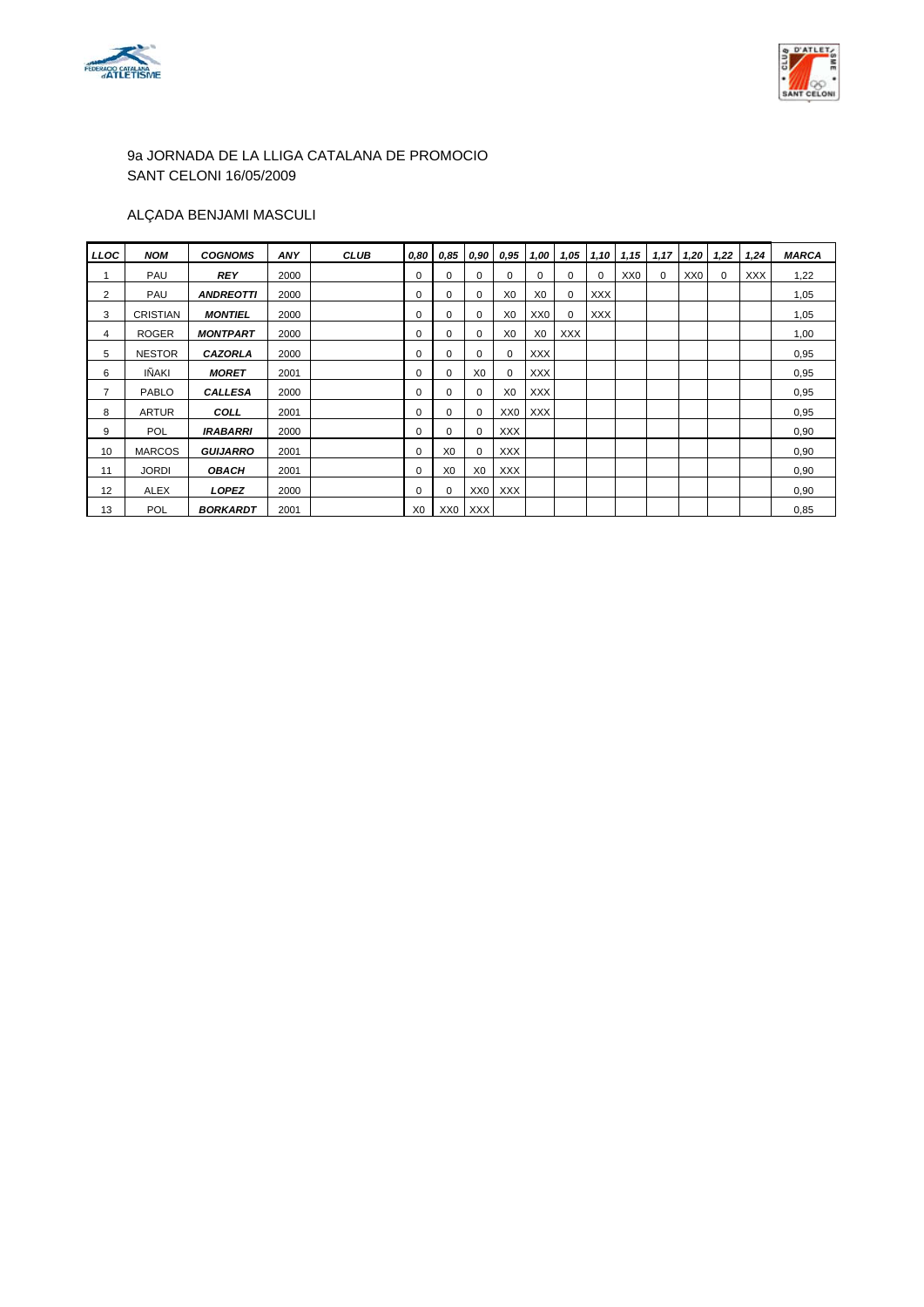



## ALÇADA BENJAMI FEMENI

| <b>LLOC</b> | <b>NOM</b>   | <b>COGNOMS</b>   | <b>ANY</b> | <b>CLUB</b> | 0,80            | 0,85            | 0,90              | 0.95       | <b>MARCA</b> |
|-------------|--------------|------------------|------------|-------------|-----------------|-----------------|-------------------|------------|--------------|
| 1           | <b>BERTA</b> | <b>HERNANDEZ</b> |            |             | 0               | XX <sub>0</sub> | X <sub>0</sub>    |            | 0,90         |
| 2           | <b>ANNA</b>  | <b>PURZI</b>     | 2000       |             | 0               |                 | 0 XX <sub>0</sub> | <b>XXX</b> | 0,90         |
| 3           | <b>NEREA</b> | <b>VAZQUEZ</b>   | 2001       |             | 0               | XX <sub>0</sub> |                   | 0 XXX      | 0,90         |
| 4           | <b>MARIA</b> | <b>GARRIDO</b>   | 2001       |             | X <sub>0</sub>  |                 | 0 XXX             |            | 0,85         |
| 5           | <b>SARA</b>  | <b>GOMEZ</b>     |            |             | X <sub>0</sub>  |                 | 0 XXX             |            | 0,85         |
| 6           | ARIADNA      | <b>LATORRE</b>   | 2001       |             | XX0 XX0         |                 | <b>XXX</b>        |            | 0,85         |
| 7           | <b>NORA</b>  | <b>NIETO</b>     | 2001       |             | X <sub>0</sub>  |                 | 0 XXX             |            | 0,85         |
| 8           | <b>IRENE</b> | <b>PERALES</b>   | 2000       |             | XX <sub>0</sub> | XX <sub>0</sub> | <b>XXX</b>        |            | 0,85         |
| 9           | <b>CARME</b> | <b>GARRIDO</b>   | 2001       |             | X <sub>0</sub>  | <b>XXX</b>      |                   |            | 0,80         |
| 10          | <b>OLGA</b>  | <b>MARRAJO</b>   | 2000       |             | 0               | <b>XXX</b>      |                   |            | 0,80         |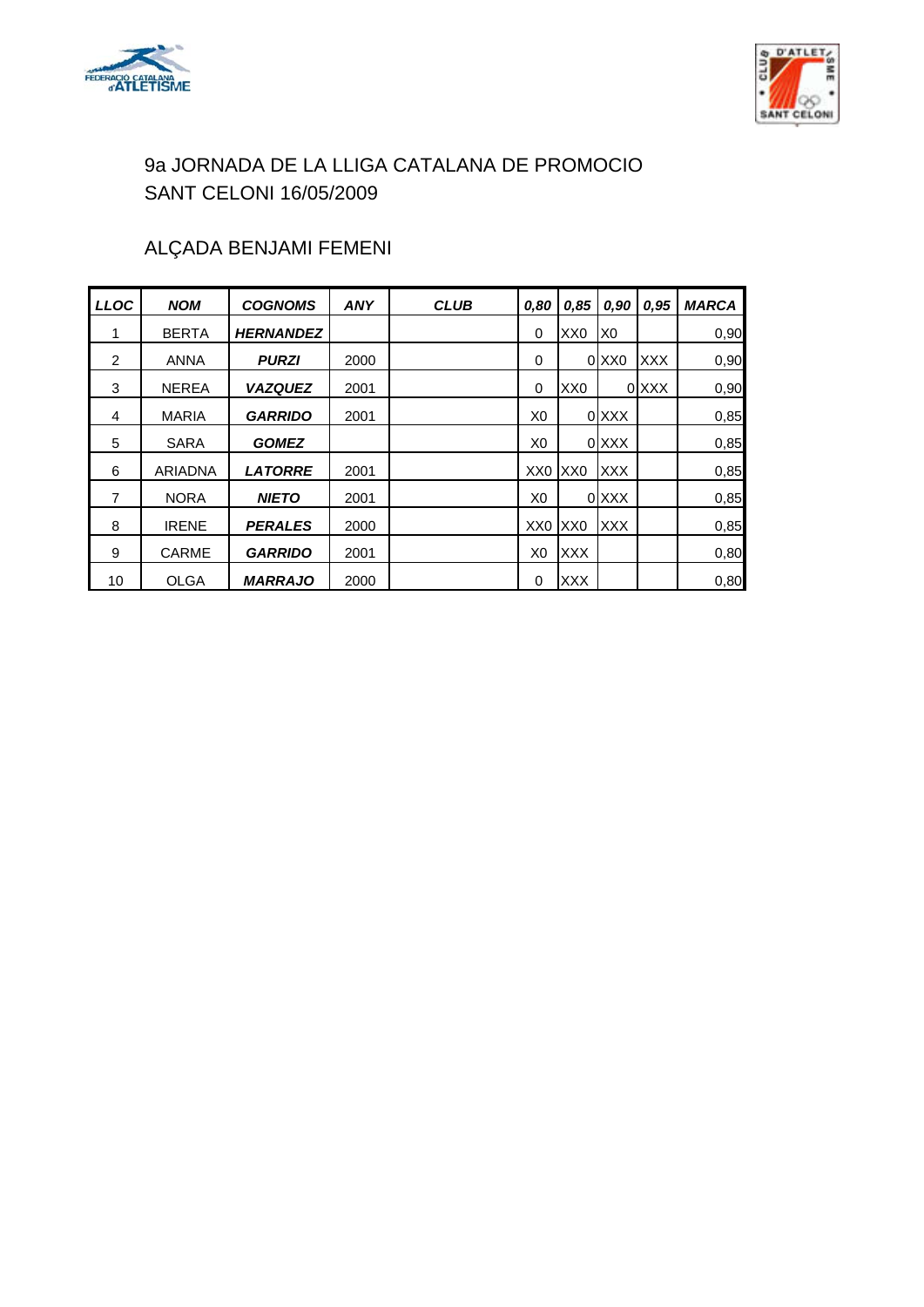



### PERXA INFANTIL FEMENI

| <b>LLOC</b> | <b>NOM</b>    | <b>COGNOMS</b>   | <b>ANY</b> | <b>CLUB</b>      | 135        | 145        | 155 | 165 |    | 175 185    | 200 | 210  | <b>MARCA</b> |
|-------------|---------------|------------------|------------|------------------|------------|------------|-----|-----|----|------------|-----|------|--------------|
|             | LAUREN        | <b>BAKER</b>     | 96         | LLUISOS          |            | ХC         | O   |     | C  |            |     | XXXI | 2,00         |
| 2           | <b>SARA</b>   | <b>DORDA</b>     | 97         | LLUISOS          |            |            |     |     | XO | <b>XXX</b> |     |      | 1,75         |
| 3           | <b>BERTA</b>  | <b>SAGUES</b>    | 97         | <b>MARTORELL</b> |            | <b>XXX</b> |     |     |    |            |     |      | 1,35         |
|             | <b>MARINA</b> | <b>GUTIERREZ</b> | 96         | <b>MARTORELL</b> | <b>XXX</b> |            |     |     |    |            |     |      | <b>Nuls</b>  |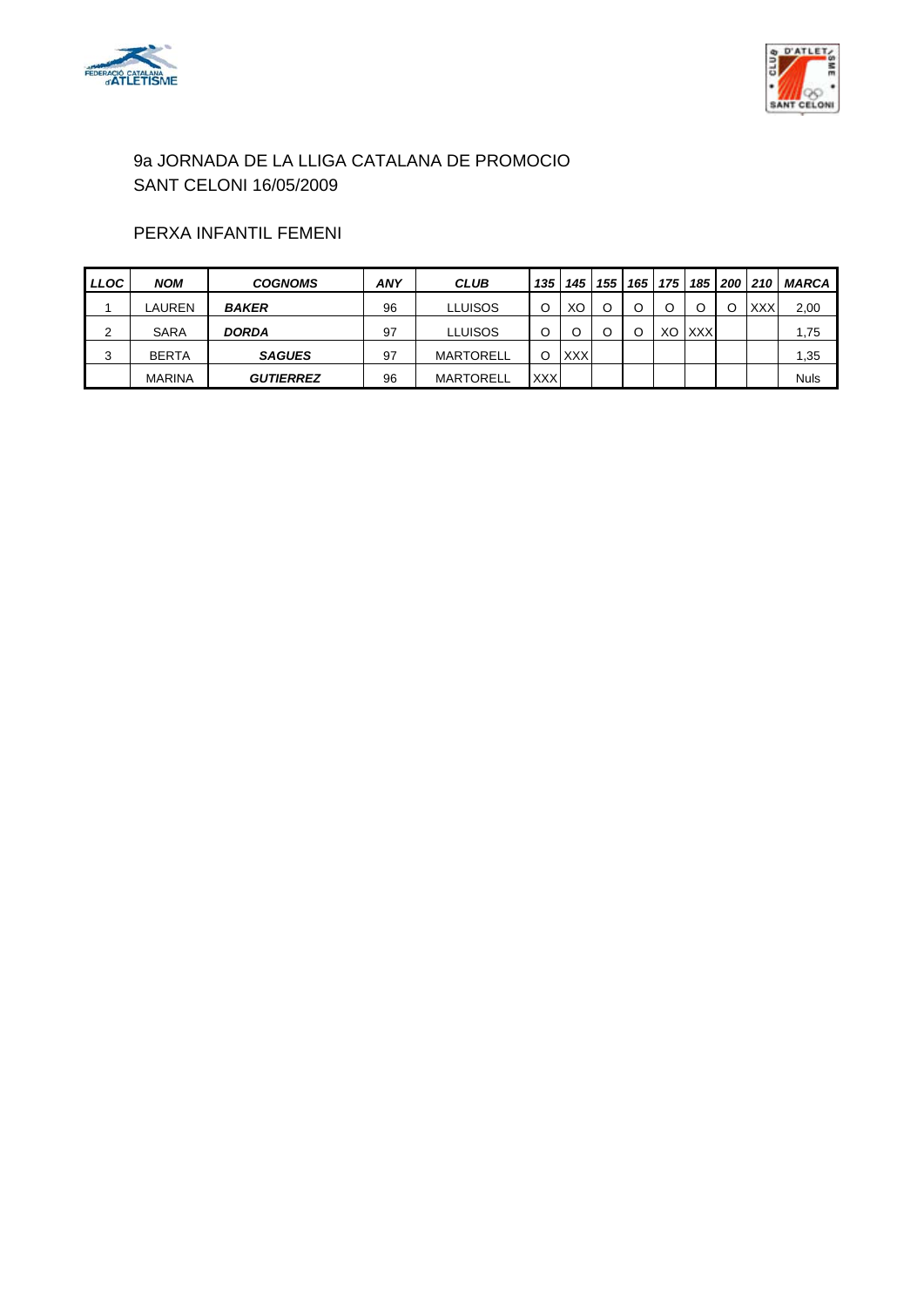



### PERXA ALEVI FEMENI

| LLOC' | NOM   | COGNOMS       | <b>ANY</b> | CLUB         | 135 | 145 | <b>MARCA</b> |
|-------|-------|---------------|------------|--------------|-----|-----|--------------|
|       | NURIA | <b>IBANEZ</b> | 98         | UNIVERSITARI |     | XXX | 1,35         |